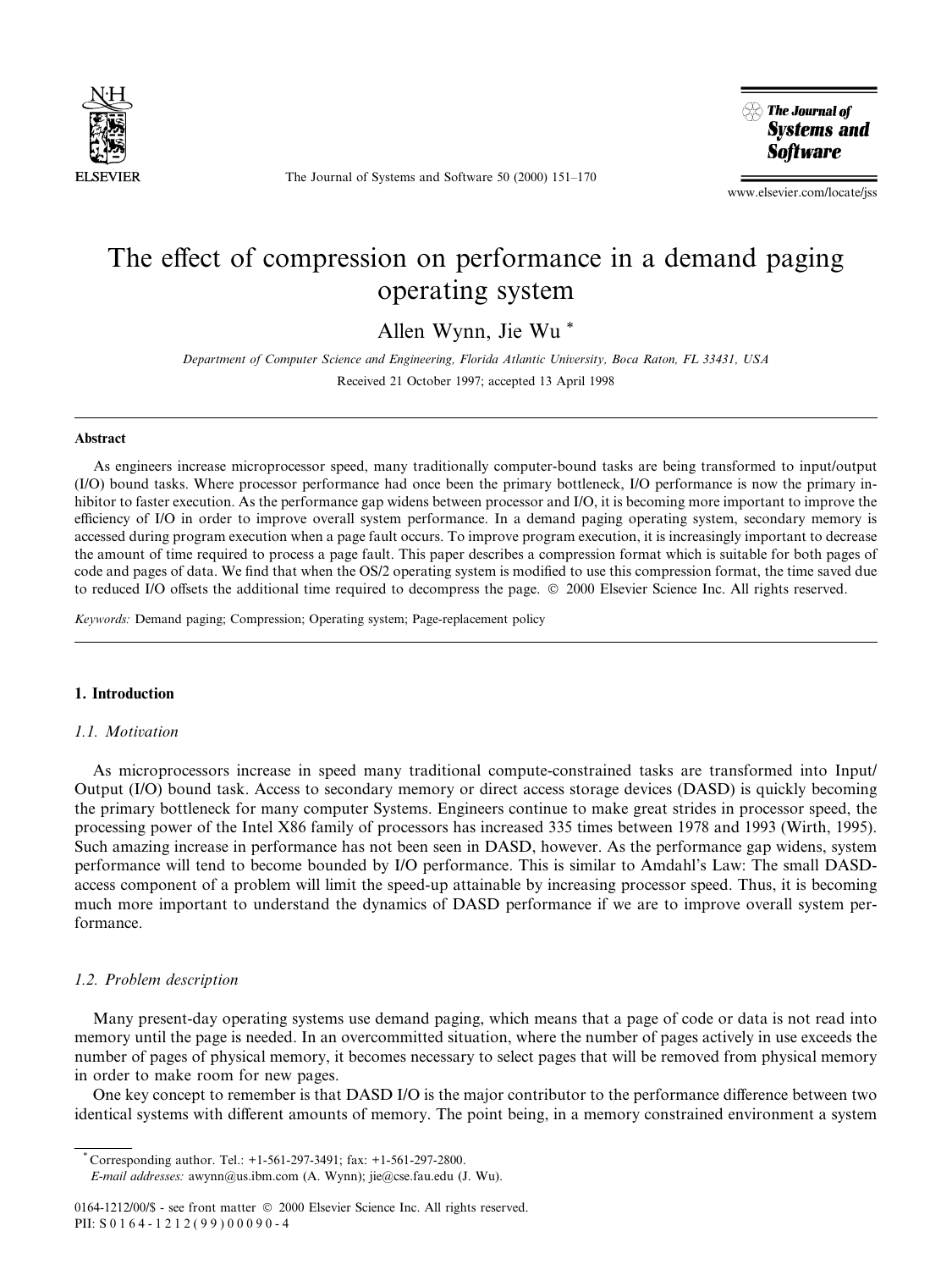with less memory must age and swap out or discard pages (remove pages for memory) and swap in pages (bring pages into memory) to account for the missing memory. Although the statement above is not strictly correct (there is some CPU activity associated with the paging and additional scheduling activity) the majority of the difference in performance can be directly attributed to DASD I/O.

Demand paging operating systems access DASD on an as-needed basis. Because DASD access is a performance bottleneck, a key to improving system responsiveness is improving DASD performance. Compression is a popular technique for increasing storage capacity. Due to the wide differential between the CPU speed and DASD speed, compression can sometimes be used to gain a performance improvement.

If the time required to read a compressed page from DASD and decompress it is less than the time required to read an uncompressed page from DASD, then page-based compression may improve the performance of a demand paging operating system. However, more memory is required for compressed page because an additional buffer is needed. In a memory constrained environment, removing a minimal amount of memory could cause performance degradation.

Implementation and analysis of page-based compression in the OS/2 operating system has yielded two results with respect to memory. First, an operating system with page-based compression uses less virtual memory than an operating system without page-based compression. In an unconstrained environment, the system with page-based compression will generate fewer page faults than the system without page-based compression, which translates into faster performance.

Second, a system with page-based compression requires more locked (wired) memory than a system without page-based compression, which effectively reduces the amount of memory available to the rest of the system. This will produce no noticeable effect in an unconstrained environment. In a memory constrained environment, however, even a small reduction in the amount of memory will cause an increase in the number of page faults.

We have found that the time saved due to compression offsets the additional time caused by the increase in number of page faults, even in a memory constrained environment. Hence, page-based compression improves the performance of a demand paging operating system, irrelative to the amount of memory in the computer.

Section 2 gives an overview of compression and describes lossless and lossy algorithms. Dictionary-based compression algorithms, specifically LZ77 and LZ78 and variants, are explored in more detail. Section 2 also describes the OS/2 operating system, focusing primarily on application loading and page-replacement policy, including aging and the page fault process.

Section 3 describes the approach used in this study. The Exepack2 compression format, which is based off LZ77 and variants, is described in detail. Utility and operating system modifications are listed, as well as the hardware setup, software setup and test sequence.

Section 4 lists the results of this study. The effect of page-based compression on the page fault rate is analyzed, as well as the effect of page-based compression on performance. Scalability analysis is also furnished.

Section 5 includes a summary and the contributions of this study. Suggestions for future research are provided.

### 2. Preliminaries

### 2.1. Compression algorithms

Compression techniques can be divided into two major categories, lossy and lossless. Lossy compression includes techniques which allow a tolerable loss of accuracy in return for a greater compression ratio. Lossy compression is well suited for data which are digital representations of analog phenomena, such as speech, audio, images and video signals. Such digital data do not perfectly match the measured events due to the analog-to-digital conversion, so additional loss of fidelity may be tolerable. Lossy compression techniques can usually be tuned to trade-off accuracy for increased compression.

Lossless compression, on the other hand, allows perfect reconstruction of the original data. This type of compression is appropriate for database records, financial information, text files and executable modules. Lossless compression is also known as noiseless compression because no noise, or loss of quality, results (Gersho and Gray, 1992).

We are exclusively interested in lossless compression because our research deals with compression of code and data within an executable module. Loss of code and or data could have disastrous results.

The compression methods can also be divided into three categories. The first category recognizes and removes sequential repeating characters, while the second category uses statistics in an attempt to encode characters into bit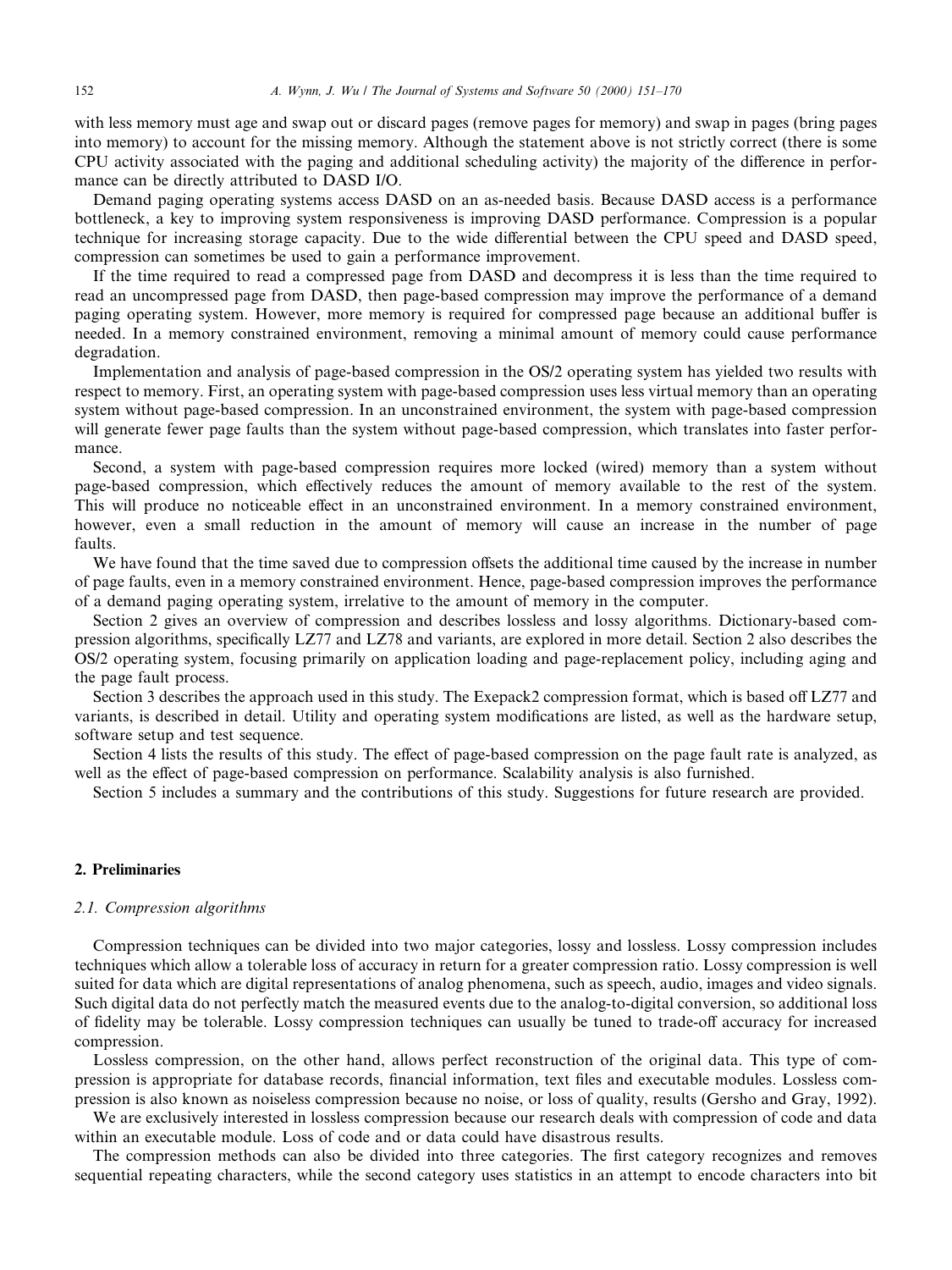strings which are smaller than the characters. Compression methods in the first category work well on some types of data, but do not work on other types of data or on executable code. Compression methods in the second category work well if the range of characters is not evenly distributed.

The third category of compression methods is dictionary-based compression. Dictionary-based compression algorithms do not operate on a character-by-character basis, like the previous compression methods. Dictionary-based compression algorithms encode variable length strings as single tokens, which are indexes into a phrase dictionary (Nelson, 1992).

Dictionary-based compression algorithms can have either a static dictionary or an adaptive dictionary. Most static dictionary-based compression schemes are built for a specific application, and are not general purpose. An example would be an inventory system with dictionary phrases like 'desk', 'chair', 'table' and 'vacuum cleaner'. The dictionary would be created before compression occurs. Static dictionary-based schemes can tune their dictionary in advance. More frequently used phrases like `chair' would be assigned fewer bits, while less frequently used phrases like `vacuum cleaner' would be assigned more bits. However, the dictionary must be available to both the encoder and the decoder. In some instances, this may mean transmitting or storing the dictionary along with the compressed data. If the data block is sufficiently large, then the overhead of storing the dictionary may be tolerable.

Adaptive dictionary-based compression algorithms start with either no dictionary or with a general default dictionary. As the compression algorithm sees the input data, it adds new phrases to the dictionary.

Most adaptive dictionary-based compression algorithms are based on two papers presented in 1977 and 1978 by Ziv and Lempel (1977, 1978). Ziv and Lempel (1977) paper describes a sliding-window technique (LZ77) in which the dictionary consists of the phrases found in a window, or section, of the previously seen data. The window 'slides' across the previously seen input data so that the most recently compressed data are always contained within the window. LZ77 also manages a look-ahead buffer, which can be viewed as a window into the input data containing the next characters to be encoded. As data are compressed, the uncompressed characters slide out of the look-ahead buffer and into the dictionary.

Tokens in the LZ77 compression format consist of three parts, an offset back into the dictionary, a phrase length, and the first character in the look-ahead buffer after the phrase. It is clear to see that pointers and phrases must be alternated.

Consider the following example:

#### Synchronization and resource alloc ation alternatives in parallel

In this example, the look-ahead buffer contains the string 'ation alternatives in paralle'. As the algorithm searches the dictionary, it finds that 'ation a' from the look-ahead buffer matches the phrase at position 24 in the dictionary. The token would be encoded as:  $24.7$ ,  $\ddot{\textbf{i}}$ , indicating the position in the dictionary, the length of the phrase, and the next character. After writing the token to the output buffer, or transmitting the token, the windows would be shifted by 8 characters.

> ion and resource allocation al ternatives in parallel and distr

Suppose the phrase in the look-ahead buffer does not have a matching phrase in the dictionary, as indicated below:

#### resource allocation alternatives in parallel and distributed syst

Because there is no matching phrase in the dictionary, the token would be encoded with a zero offset and zero length, such as  $O, O, p'$ . This method of encoding single characters is inefficient because the token requires more space than the original character. In fact, if the offset/length pair require 16-bits and a character requires 8 bits, the token requires three times as many bits as the input character. Later variations of LZ77 attempt to reduce or remove this inefficiency.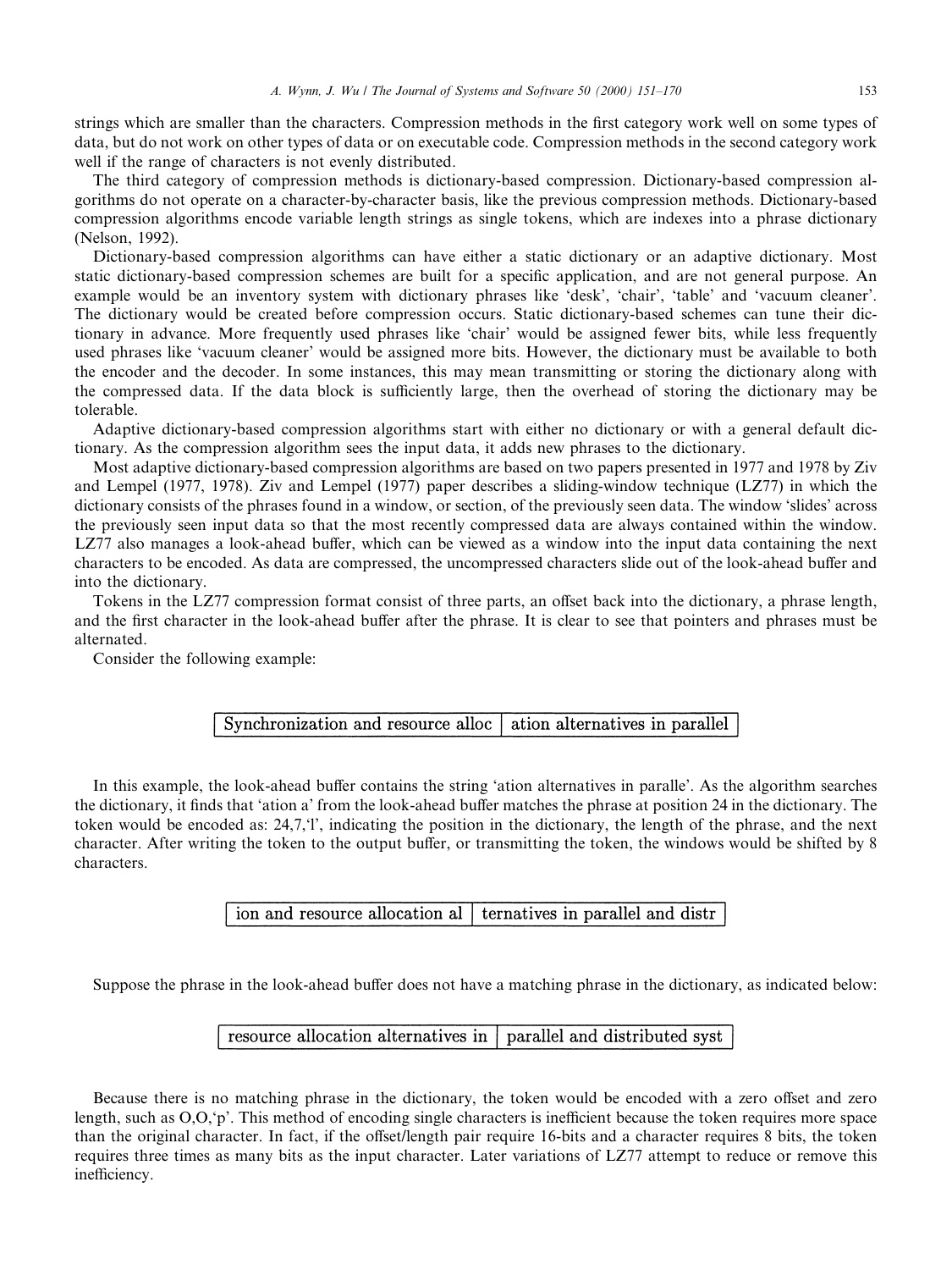Decoding with LZ77 is quite simple. For each token, the decoder uses the offset field to index into the window of previously decompressed text in the output buffer. It then copies the number of bytes specified by the length field from that location to the current location in the output buffer. Finally, the character is copied from the token to the output buffer.

The two major tunable parameters for LZ77 compression are the size of the dictionary and the size of the lookahead buffer (the maximum phrase length). The average time to find the longest matching phrase is of the order of the product of the dictionary size and the phrase length. Thus, doubling the size of the dictionary or the look-ahead buffer has a similar doubling effect on the compression time. Decompression time is not significantly affected by increasing either the dictionary or the maximum phrase length.

The LZSS compression algorithm was a well-received extension of LZ77. LZSS has two primary enhancements to LZ77. First, LZSS adds a tree structure on top of the dictionary. If the tree is implemented as a binary tree, then the average time to find the longest matching string will be of the order of the base 2 logarithm of the dictionary size times the phrase length, which is far less than required by LZ77. Also, larger dictionary sizes can be used because doubling the size of the dictionary or the look-ahead buffer will cause a small impact to the compression time rather than doubling it.

Tree structures can have a condition known as being `unbalanced'. This means that the structure deteriorates so that most of the links resolve to one direction, perhaps to the left side, while the links in the other direction are unused. In the worst case, the tree structure, and hence the performance, degrades to that of a singly linked list. While there are may techniques to rebalance binary trees, it may not be necessary in the case of LZSS dictionaries. Because of the nature of the sliding window, phrases are constantly being added and removed from the window. Therefore, nodes will be constantly added and removed from the tree. In a dynamic environment such as this, an unbalanced tree will quickly tend towards a more balanced state.

Another major performance enhancement in LZSS has to do with the compression format. Recall that LZ77 forced compressed phrases to alternate with uncompressed characters. LZSS, on the other hand, allows compressed phrases and uncompressed characters to be intermixed. Each token contains a single bit prefix which indicates whether the token is an offset/length pair or an uncompressed character. The overhead for an uncompressed character is reduced from several bytes per character to a single bit. This performance enhancement is readily apparent when the compression algorithm is just starting to compress and has an empty dictionary.

In 1989 Stac Electronics implemented an LZ77-based compression algorithm on a single chip. The fact that it was a hardware implementation meant that it could compress faster than a software implementation and that it could be used as a generally available compression method by many different hardware manufacturers. The Quarter Inch Cartridge industry group adopted this compression method as a standard and named it QIC-122. QIC-122 overcame the problem LZ77 restriction of alternating pointers and uncompressed characters in a manner identical to LZSS. Each QIC-122 token has a single bit prefix which indicates whether the token is an 8-bit uncompressed character or a offset/length pair. QIC-122 also implemented two types of offset/length pairs. Offsets that are less than 128 bytes use 7 bits, while offsets between 128 and 2047 bytes use 11 bits. LZ77 and its variants take advantage of spatial locality of reference due to the nature of the sliding window. In 1978, Ziv and Lempel published a paper (Ziv and Lempel, 1978) describing a compression algorithm which achieves better compression with more evenly distributed data. LZ77 tokens consist of an offset, a length, and a character that follows the phrase. LZ78 tokens consist of a code which specifies a phrase in the dictionary and a character that follows the phrase. Each phrase in the dictionary has a length associated with it, so it is not necessary to store the phrase length as part of the token. Dictionaries are typically stored in multiway trees with the null string as the root (Nelson, 1992).

When the LZ78 encoder starts, the dictionary will contain one entry, a null string. The LZ78 encoder builds the dictionary as it compresses the data. As the encoder processes the data, it searches for a matching phrase in the dictionary. When a match is found, the encoder outputs a token consisting of the code for the phrase plus the character that follows the phrase. This new phrase, which is one character longer than the matching phrase, is then added to the dictionary (Nelson, 1992). The compressed data, then, can be viewed as a list of tokens indicating the phrases added to the dictionary in the order that they were added.

The initial dictionary for the LZ78 decoder also contains a single entry, a null string. Each token that the decoder processes can be decompressed based on the information in the dictionary and the new character. The token also indicates a new phrase which was added to the dictionary by the encoder and, thus, must be added to the dictionary by the decoder.

There are several choices for dealing with a full dictionary. First, the encoder can stop adding entries to the dictionary. This approach is not appropriate when compressing large blocks of data if the statistical profile of the data may change significantly. An example would be an executable module where the code portions tend to have a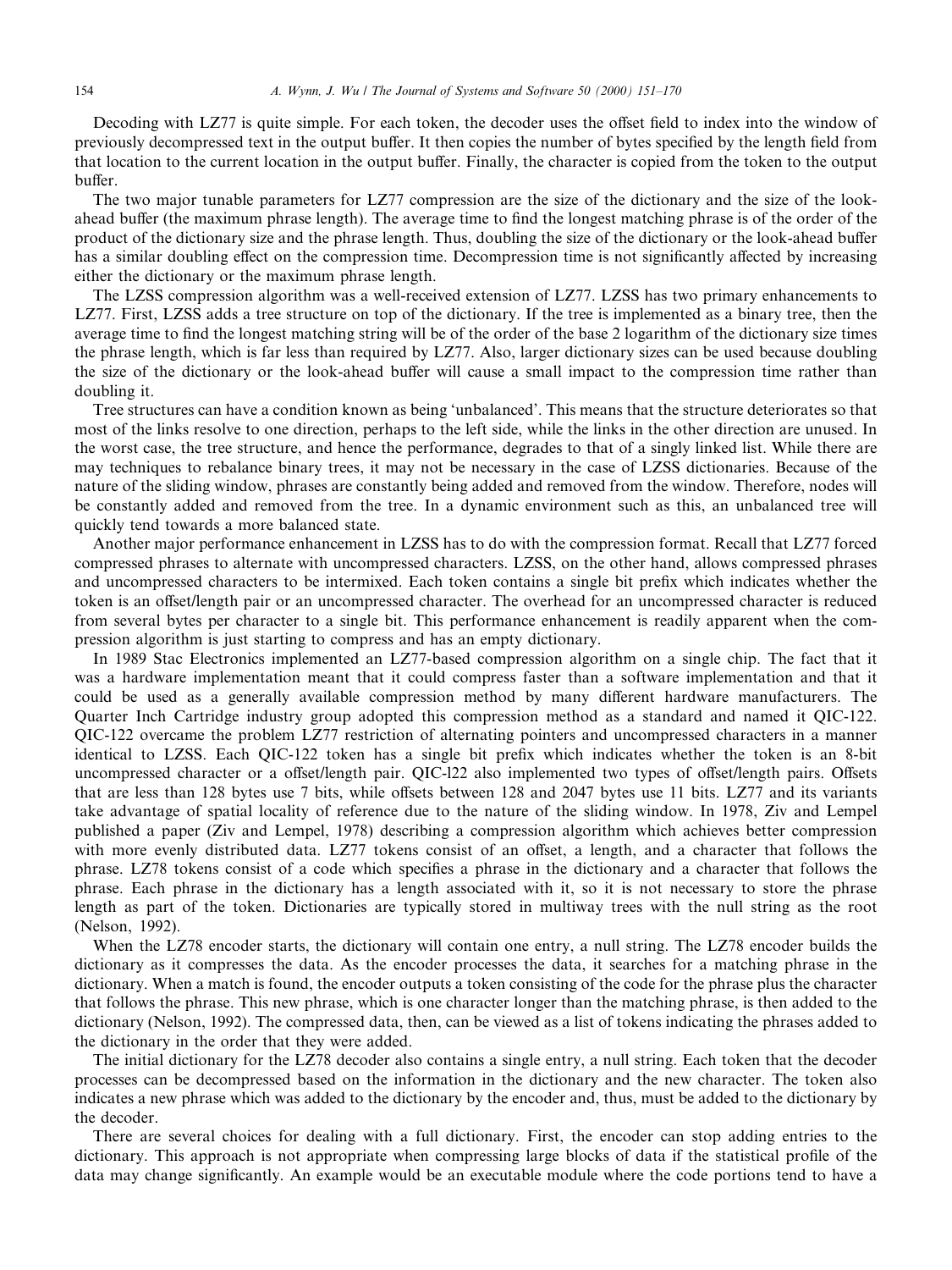different profile from the data portions. A second choice would be to discard the entire dictionary and start with a new dictionary. The UNIX COMPRESS program uses a combination of these two approaches. If COMPRESS detects a deterioration in the compression ratio, it will discard the dictionary and start with a new dictionary (Nelson, 1992). This hybrid approach has the advantage of not deleting a full dictionary that continues to compress well.

The tunable parameter for LZ78 compression is the number of entries in the dictionary, which is the same as the number of bits in the code portion of the token. If 16 bits are used, there can be 65 536 phrases in the dictionary. If 24 bits are used, the dictionary can contain 16 777 216 phrases. The price for increased dictionary size is the execution time required to manage the larger dictionary tree.

A major disadvantage of LZ77 is also found in LZ78. Both compression algorithms force phrases to alternate with uncompressed characters. The LZ78 decoder, unlike the LZ77 decoder, must maintain the dictionary tree just like the LZ78 encoder. The LZ77 decoder simply looks at an index and a length. The LZ78 decoder must translate the code into a dictionary entry so the dictionary maintained by the decoder must exactly match the dictionary maintained by the encoder.

Terry Welch published a paper (Welsh and Terry, 1984) describing a compression algorithm which improved LZ78 in the same way that LZSS improves LZ77. LZW removes the restriction that phrases alternate with unmatched characters, and LZW never outputs unmatched characters.

The LZW compression format consists of a single field, the code which specifies the dictionary entry. The initial dictionary contains entries for all possible single-character phrases, so any character can be represented, even if it has not appeared in the input data. As the LZW encoder processes the data, it searches for a matching phrase in the dictionary. When a match is found, the encoder outputs a token consisting of the code for the phrase. A new phrase, which consists of the matching phrase from the input data plus the next character in the input data, is then added to the dictionary (Nelson, 1992).

# 2.2. OS/2 operating system

OS/2 is a demand paging operating system. When an executable or dynamically linked library (DLL) is `loaded', the operating system does not read the entire file into memory. The loader reads the header information from the file and simply reserves the necessary virtual address space and marks all pages as not present. No code or data are read from the file at this point. The loader also resolves all imports by loading each DLL which is referenced (Deitel and Kogan, 1992; Huynh and Brew, 1993a).

Once all references have been resolved, the operating system starts to execute the initialization routines for any DLL which requires initialization. Once DLL initialization routines have been completed, the operating system executes the starting address of the application. Because OS/2 uses demand paging, the code might not be present, in which case a page fault will occur. The pager determines where to get the page, either from the executable image on the disk, from the swap file, compressed buffer, reclaim from the idle list, or Allocate on Demand (zero fill pages), and ensures that the page is made present (Huynh and Brew, 1993).

OS/2 uses virtual addressing, so the pages do not have to be present in memory unless they are actually being used. In an overcommitted situation, where the amount of virtual memory currently in use is greater than the amount of physical memory in the computer, OS/2 will swap or discard pages as appropriate. Pages of data that contain only zeros can be easily recreated, and are marked Allocate on Demand. Pages of data that are `dirty' or have been modified, will be written to the compression buffer or to the swap file. Pages of data that are 'clean' or unmodified, and pages of code will generally be discarded. These clean pages can be reloaded from the application file on disk if they are needed at a later time.

As an optimization in OS/2, some unmodified pages of operating system DLLs will be written to the swap file, rather than discarded. The amount of time required to reload a page from the swap file tends to be smaller than the amount of time required to reclaim a page from the executable on disk. This is primarily because swapped pages do not need to have their relocation records re-applied, while pages which are read from the executable image will need to have relocation records applied. Due to the design of the OS/2 executable module format, the loader must access at least one additional page of swappable memory for every DLL referenced by that page in order to obtain the relocation information for that DLL. This means that if a page fault occurs and the page must be reloaded from the executable image on disk, the operating system may be required to swap in many additional pages from the swap file in order to service the page fault. Even if all of the pages are in memory, the A (accessed) bit will be set for each of these pages, ensuring that they remain in memory for a longer period of time and forcing other pages to be swapped out as more memory is required.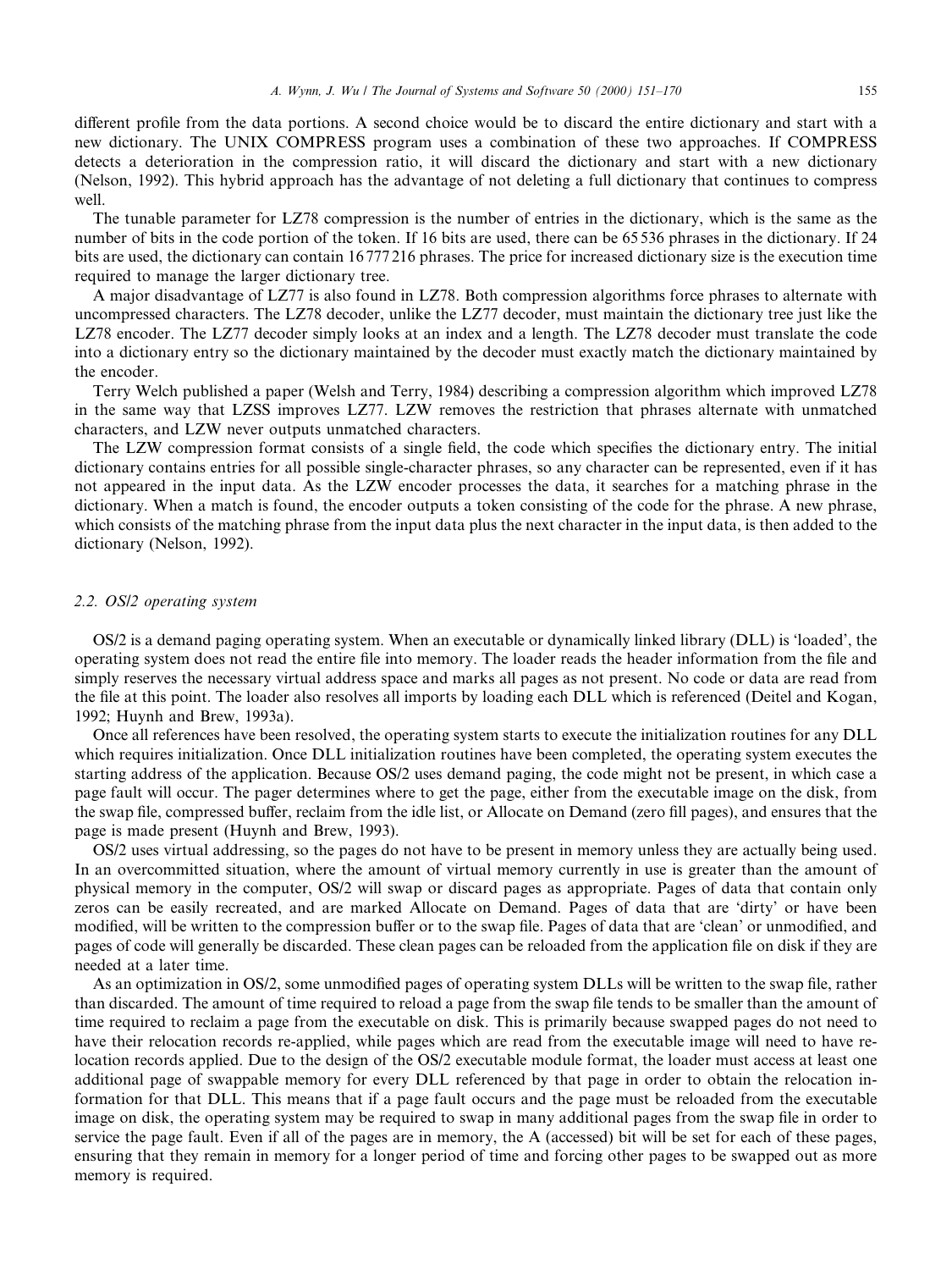Although one might initially suppose that a performance benefit could be obtained by swapping all code and data rather than discarding them, experimentation has showed this is not the case. Certain operating system DLLs are accessed by virtually all executables and DLLs, and many pages of these operating system DLLs are accessed very frequently. This tendency, however, has not been observed in the generic case. In general, applications and non-system DLLs are only accessed within a particular process, and many pages of code or data are only accessed a single time or never accessed at all. The amount of time to swap these pages of code and data slowed the system significantly, and the swap file showed an unreasonably large growth.

The OS/2 operating system uses a variant of not recently used (NRU) page-replacement. When the operating system needs to increase the number of pages eligible for replacement, it inspects each virtual page in a circular fashion. If the A (accessed) bit is set, indicating that the page has been accessed, then the A bit is reset to zero and the operating system continues to the next page. If the page has not been accessed, the operating system resets the P (present) bit and ages the page.

Aging the page involves checking to see if the page is a zero-filled page. If the page being aged is not zero-filled, the ager will try to compress the page and put it in the compression buffer. If the page cannot be compressed, the page will be linked to the idle list. Pages on the idle list can be reclaimed at page fault time without incurring an access to secondary storage.

There are two optimizations in the ager worth noting. The first is the fact that the ager will detect a page that is full of zeros. This page can be easily recreated. When OS/2 takes a page fault on an Allocate on Demand page, it returns a page filled with zeros. The ager takes advantage of this fact by marking zero-filled aged pages as Allocate on Demand and linking the physical page onto the free list.

The second optimization is compression. The ager will attempt to compress the page using an algorithm which will replace repeating zeros with a token indicating the number of zeros and the number of bytes (non-zero bytes or single zeros) which follow. This compression algorithm compresses sparse data very well. If the ager can compress an aged page to be smaller than or equal to the size of the entries in the compressed buffer (currently 64 bytes), it will place the compressed data into the compression buffer, link the page frame onto the free list, and mark the virtual page as not present. The time to reload a page from the compressed buffer is much smaller than the time to reload a page from the swap file because no DASD I/O is required. Unlike NRU page-replacement, OS/2 does not inspect the M (modify) bit when the page is aged. This is because OS/2 does not write the modified pages to secondary storage as part of the aging process. At page fault time, the operating system first tries to get a page from the linked list of free page frames. If no free page frames exist, the operating system inspects the first page on the list of idle page frames. If the M bit is clear, indicating the page has not been modified, then the system will simply update the virtual page information for the virtual page which was using the idle page frame, and will use this page frame to satisfy the page fault. However, if the M bit is set, indicating the page has been modified, the operating system must write the page to secondary storage and update the virtual page which was using the idle page frame before the page frame can be stolen.

A dedicated ager thread is used to select page-replacement candidates. When the number of pages on the free page frame list and the idle page frame list drops below a threshold, the operating system wakes up the ager and allows it to execute. When the ager runs, it examines the page table entries (PTE) for all virtual pages for all processes in a circular fashion to find pages which have not recently been accessed.

The algorithm for the OS/2 ager can be summarized as follows:

# while (true)

for all page directories in the system

if all pages in this page directory have the  $P$  (present) bit set to  $0$ 

Reset P bit to zero for the page containing the page directory link page frame to idle list else

for all pages in this page directory

if page is swappable or discardable

if  $A$  (accessed) bit set to  $1$ 

reset A bit to 0

else  $(A \text{ bit equal to } 0)$ 

if page is full of zeros

mark page as Allocate On Demand

link page frame to free list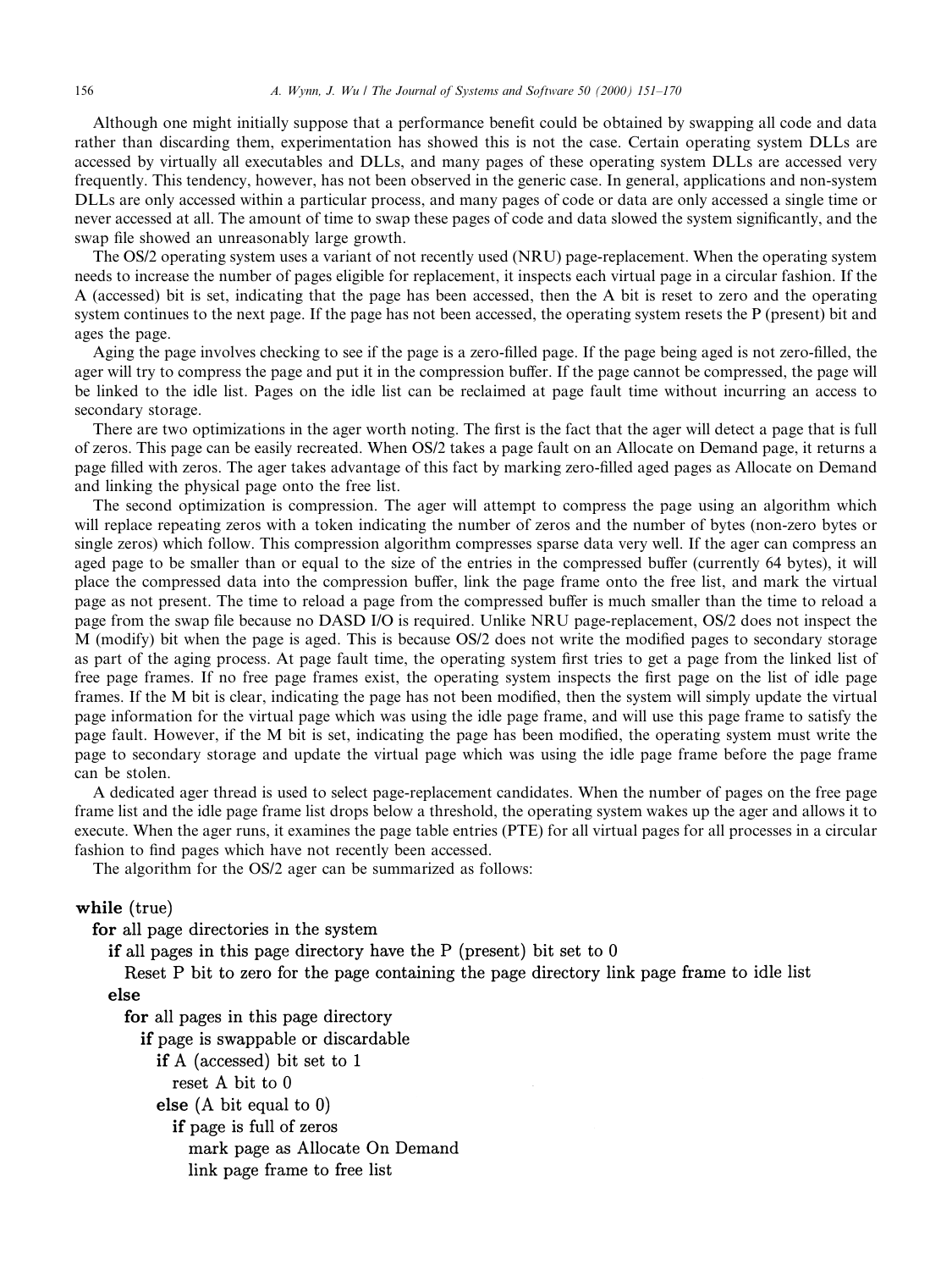```
else if page can be compressed
              place compressed contents in buffer
              link page frame to free list
            else
              link page frame to idle list
            endif
            reset P (present) bit to 0endif
        endif
      endfor
    endif
    if enough page frames are on the idle list and free list
      block
    endif
    if the ager is monopolizing the CPU
      vield the CPU
    endif
  endfor
endwhile
```
As previously stated, OS/2 is a demand-loading operating system. When an application is started, or when a DLL is loaded, no code or data are actually loaded; the operating system simply reserves the virtual address space. The first time that a page of code or data is accessed a page fault occurs. If a page has been aged (marked not-present), discarded or swapped, a page fault will also occur.

When OS/2 resolves the page fault, it determines where to get the page from the following options: (a) from the swap file, (b) from the compression buffer, (c) from the executable image on disk (from the Loader), (d) Allocate on Demand (a zero-filled page) or (e) reclaim from the idle list. For simplicity, the Compressed Buffer can be viewed as a secondary swap file, and the idle list can be considered a cache for data being written to the swap file. A special type of page fault is a guard page fault. A guard page fault type of fault occurs when an access is made to a guard page, and is typically used to increase stack space.

Because OS/2 ages and swaps out pages containing the page directories, a page fault might occur because a page directory is not present. If a page (the target page) which is mapped by a swapped-out page directory is referenced, both the target page and the page containing the page directory will not be present. A page fault will be generated on the page table. After the operating system loads page directory into memory, the faulting instruction will be restarted, causing a reference to the target page, which is still not present. A second page fault will occur which will cause the operating system to bring the target page into memory

The OS/2 Linear Executable  $(LX)$  format describes three attributes of each page, 32-bit offset to the page data within the file, 16-bit count of the number of data bytes, and a 16-bit flags field. The flags field describes the characteristics of the page, and is defined as follows:

 $00 =$ Valid Page

 $01$  = Iterated Data Page

```
02 = Invalid Page
```
- $03 =$ Zero Filled Page
- $04$  = Range of Pages

Zero-filled pages do not exist in the executable file, because they can be easily created by the operating system without generating an I/O request to secondary storage. A valid page is a page of uncompressed data. Invalid pages and ranges of pages are defined by the LX format, but have not been implemented.

An iterated data page is a page that has been compressed using an enhanced run-length encoding algorithm. An iterated data page consists of one or more iteration records. The format of the iteration record is the following:

| hit |                                            |  |
|-----|--------------------------------------------|--|
|     | $\#$ Iterations   Data Length   Data Bytes |  |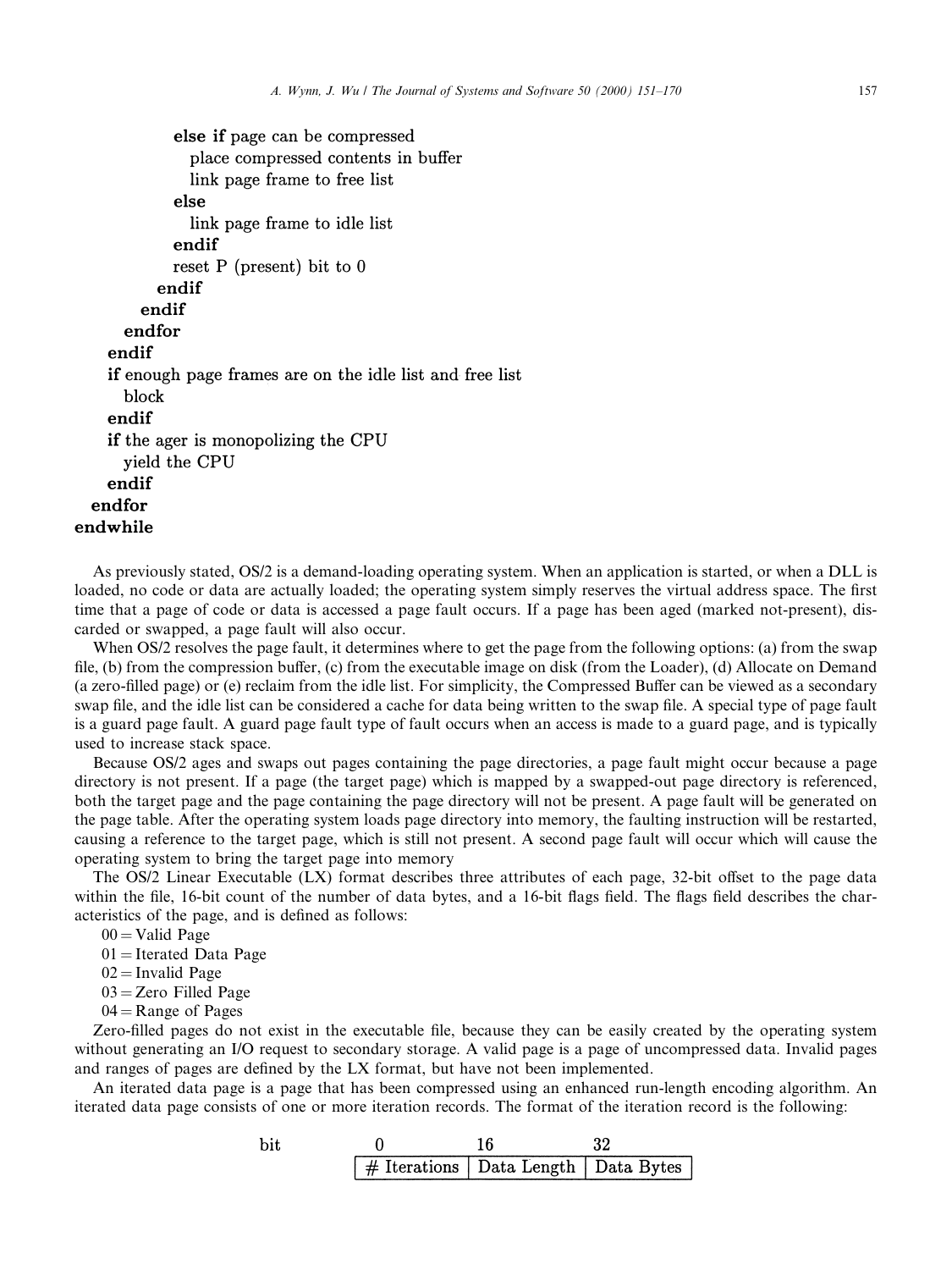The first field describes the number of times that the data are to be repeated. The data length field describes the number of bytes in the data which follow. The data bytes field is the data which are to be repeated. Iteration encoding differs from the simper run-length encoding in that iteration records can represent repeating patterns of bytes, while the simpler run-length encoding can only represent repeating bytes.

Because of the nature of run-length encoding, pages of code do not compress very well. Many pages of data, however, will compress well. Because of this fact, only data pages are candidates of this type of compression. In general, however, 90% of the pages in an executable are code pages, which means that most of the pages cannot be compressed with this rudimentary compression technique.

# 3. Proposed approach

### 3.1. Overview of approach

In order to measure the effects of page-based compression on a demand paging operating system, we first selected an operating system. We chose the OS/2 operating system for several reasons. First and foremost, OS/2 is a demand paging operating system. Second, we had access to the operating system source code, so we could make modifications to the operating system and measure our changes. Third, the operating system runs on widely available hardware, no special hardware is needed.

The second step was to selected a suitable compression algorithm, one which would provide a significant compression ratio as well as a high compression rate.

The OS/2 executable format was then extended to include pages which have been compressed. The OS/2 linker was modified to produce executables with the new type of compressed page. Finally, the OS/2 loader and Workplace Shell were enhanced to recognize and decompress the new type of compressed page.

In addition, software trace points were added to the page fault path and the ager path in order to measure the effects of page-based compression on aging and page faults. A utility application was written to collect and process the data.

Finally, a test scenario was devised which approximates the sequence of events followed by a typical user.

# 3.2. Exepack2 page-based compression

We had two primary criteria for a compression algorithm. First, it must have a significant compression ratio. If a 4 KB page can only be compressed to 3.7 KB, then the time saved reading the page from secondary storage might be less than the time required to decompress the page. In that case, page-based compression would be detrimental to performance rather than improving performance.

Our second criterion, just as important as the first, is decompression rate. A high decompression rate is essential in order to improve the performance of the page fault path. The compression rate is of lessor importance because the compression will occur at link time. An application developer may see a negative performance impact when building his executable, however the user of the executable should receive a performance benefit. However, because we are interested in application run time, the speed of decompression is of much greater importance.

We selected a variant of the LZ77/LZSS compression algorithm to add to the executable format of the OS/2 operating system. This compression algorithm is referred to by the flag which was then added to the linker to produce this new type of compressed page, Exepack2 (IBM, 1996).

This particular compression algorithm was chosen because it met both of our criteria. First, the compression ratio averages 56% for pages of code and data. Second, the decompression rates for LZ77 and derivatives are extremely high. Decompressing does not require a lot of processing, typically the algorithm wiH repeatedly sets a source and destination pointer and performs copies, based on a sequence of tokens. There are no trees or dictionaries to manage, no extraneous bits to examine.

The Exepack2 compression format is a derivative of the LZ77 and LZSS compression algorithms. Recall that LZSS provided two main extensions to LZ77. The first enhancement was adding a tree structure on top of the dictionary for the compressor. This enhancement is of little value in our study because we are concerned with decompression. The second improvement was to the compression format. LZ77 forced compressed phrases to alternate with uncompressed characters. LZSS allows compressed phrases and uncompressed characters to be freely intermixed. Each token contains a single bit prefix which indicates whether the token is an offset/length pair or an uncompressed character.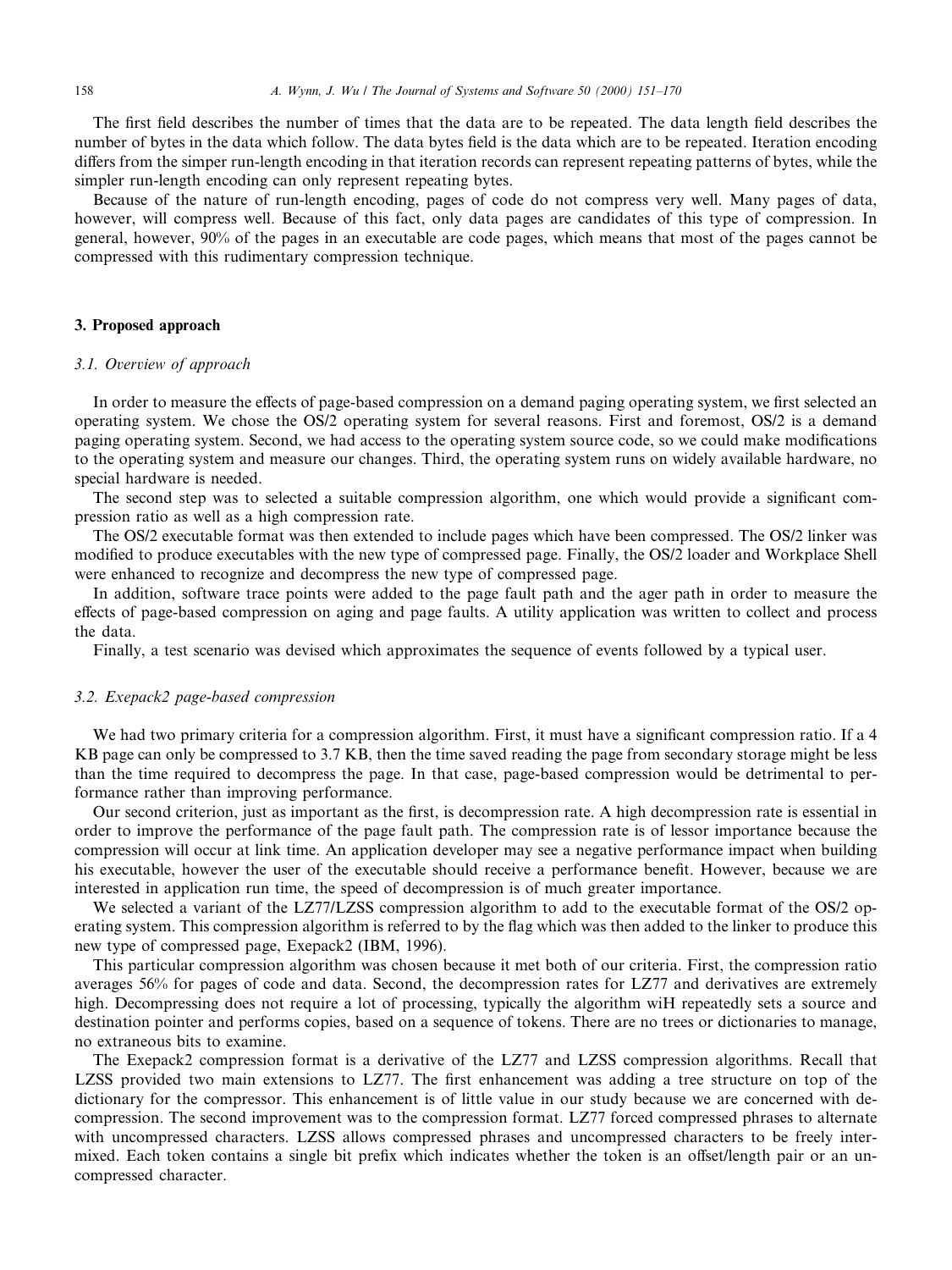Exepack2 provides two major enhancements over LZSS. First, Exepack2 provides a two-bit prefix to indicate the primary token type, allowing for four primary token types: nRoots, Short String, Mid String and Long String. Exepac1:2 also maintains byte granularity, which eases processing of compressed data and improves the decompression rate.

The nRoots token is indicated by a 00 prefix, and can take three forms. The first, and simplest form is a Pure Root token. Bits 2 through 7 specify the number of uncompressed bytes that follow the token header in the compressed data. This field is the nroots field. A value of zero is invalid, so up to 63 uncompressed bytes can be encoded by one token. The primary advantage of the Pure Root token is encoding runs of incompressible bytes, especially when compression is starting and the dictionary is nearly empty. The format of the Pure Root token is the following:

| hıt |        |  |
|-----|--------|--|
|     | nroots |  |

The second form of the nRoots token is a Repeating Bytes Root token, which is indicated by a zero value for bits 2 through 7, which is an invalid value for the Pure Roots token. The third byte in the token is the byte which will be repeated. The second byte of the token is the number of times to repeat the byte, which can be a value from 1 to 255. A value of zero is invalid. The Repeating Bytes Root token provides the advantage of run-length encoding when a character is repeated many times, as in zero-initialized data. The format of the Repeating Bytes Root token is the following:

| bit | 23                                                     |  |  |
|-----|--------------------------------------------------------|--|--|
|     | byte to repeat $\vert$ count $\vert$ 000000 $\vert$ 00 |  |  |

The third form of the nRoots record is the End Code Root token, which is indicated by a zero value in bits 2 through 7 and a zero value for the second byte. Providing an end code allows more streamline (i.e., faster) decompression, without having to check for an end-of-data condition after each token. The End Code Root token is three bytes long, which is acceptable because there will be only one end code for each compressed block of data. The format of the End Code Root token is the following:

| $_{\rm bit}$ | -15 |  |  |
|--------------|-----|--|--|
|              |     |  |  |

The second token type is the Short String token, indicated by a Ol prefix. Bits 2 and 3 contain the nroots field, which is similar to the nroots field of the Pure Root token. The nroots field specifies the number of uncompressed bytes which follow the token header in the compressed data. The remaining bits contain an offset/length pair. Bits 4 through 6 contain the length field. The number of bytes to copy is computed by adding 3 to the length field. Bits 7 through 15 contain the offset field. The offset is an negative offset from the current location in the decompressed data. The format of Short String token is the following:

| 9-bit offset   len |  | nr |  |
|--------------------|--|----|--|

The third token type is the Mid String token, indicated by a 10 prefix. The Mid String token does not contain an nroots field. The remaining bits specify an offset/length pair. Bits 2 through 3 contain the length field. The number of bytes to copy is computed by adding 3 to the length field. Bits 4 through 15 contain the offset field. The offset is an negative offset from the current location in the decompressed data. The format of the Mid String token is the following: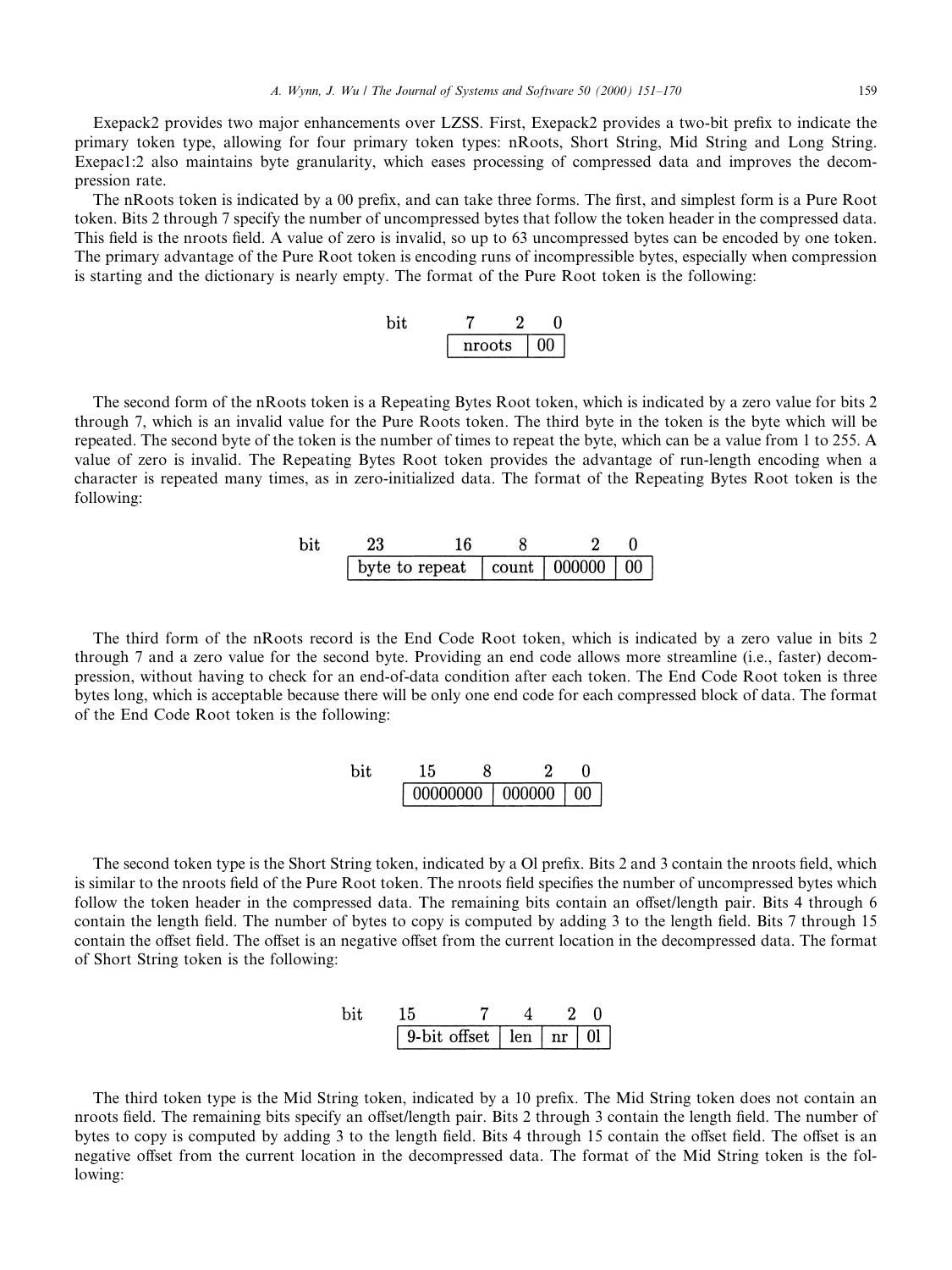| bit           | $15$ | $4$ | $2$ | $0$ |
|---------------|------|-----|-----|-----|
| 12-bit offset | len  | 10  |     |     |

The fourth token type is the Long String token, indicated by a 11 prefix, the Long String token is similar to the Short String token, but has larger fields. Bits 2 through 5 contain the nroots field. The nroots field specifies the number of uncompressed bytes which follow the token header in the compressed data. The remaining bits contain an offset/ length pair. Bits 6 through II contain the length field. The number of bytes to copy is computed by adding 3 to the length field. Bits 12 through 23 contain the offset field. The offset is an negative offset from the current location in the decompressed data. The format of the Long String token is the following:

| bit           | $23$ | $12$  | $6$ | $2$ | $0$ |
|---------------|------|-------|-----|-----|-----|
| 12-bit offset | len  | proof | 11  |     |     |

# 3.3. Linker modifications

We extended the LX format to include a fifth type of page:

 $OS = Compressed Page$ 

A compressed page contains a page which has been compressed using the Exepack2 compression algorithm.

L1NK386, the OS/2 linker, was modified to accept a command line parameter which would indicate pages of type OS (compressed with Exepack2) that should be produced. Compression routines were added in order to produce page type 05.

The existing versions of L1NK386 use the /EXEPACK command line parameter to indicate that iteration compression should be performed on pages of data. If /EXEPACK is not specified, iteration compression is not performed so L1NK386 will produce pages of type 00 (valid) and 03 (zero-filled). If /EXEPACK is specified, LINK386 may also produce pages of type 0 1 (iterated). We extended the /EXEPACK parameter to take three forms

/EXEPACK /EXEPACK: 1 /EXEPACK: 2

When the first form, /EXEPACK is specified, LINK386 will enable iteration compression. If a page of code is to be produced, it is emitted as a valid page and the Object Page Table is updated to indicate a valid page. If a page of data is to be produced, the linker first checks to see if the page is full of zeros. If so, a zero-filled page is indicated in the Object Page Table and no data page is emitted. The linker then performs iteration compression on the data page. If the compression results in space savings in the executable file, the linker emits the iterated page and indicates so in the Object Page Table. If the compression will not result in space savings then the linker emits the uncompressed (valid) page and indicates that the page is valid in the Object Page Table.

When the /EXEPACK:1 form of the parameter is specified, L1NK386 performs exactly as if /EXEPACK was specified. It may seem unnecessary to produce a redundant form of the /EXEPACK parameter, however, we feel that further modifications might be made in the future which would necessitate extending the /EXEPACK parameter further, perhaps adding /EXEPACK:3, /EXEPACK:4, etc. In this case, the /EXEPACK:1 form would be more consistent with the newer forms, while the /EXEPACK form would be required for backward compatibility.

The third form, /EXEPACK:2 indicates that the linker should enable both iteration compression and Exepack2. If a page of data is to be produced, the linker first checks to see if the page is full of zeros. If so, a zero-filled page is indicated in the Object Page Table and no data page is emitted. Otherwise the linker will not distinguish between pages of code and pages of data. The linker will then perform iteration compression and Exepac compression on the page of code or data. If the Exepac page is smaller than the iterated version, and is at least 512 bytes smaller than the valid version of the page, LINK386 will emit the Exepack2 version of the page. Otherwise LINK386 will emit the smaller of the valid and iterated version of the page. The correct page type will be indicated in the Object Page Table.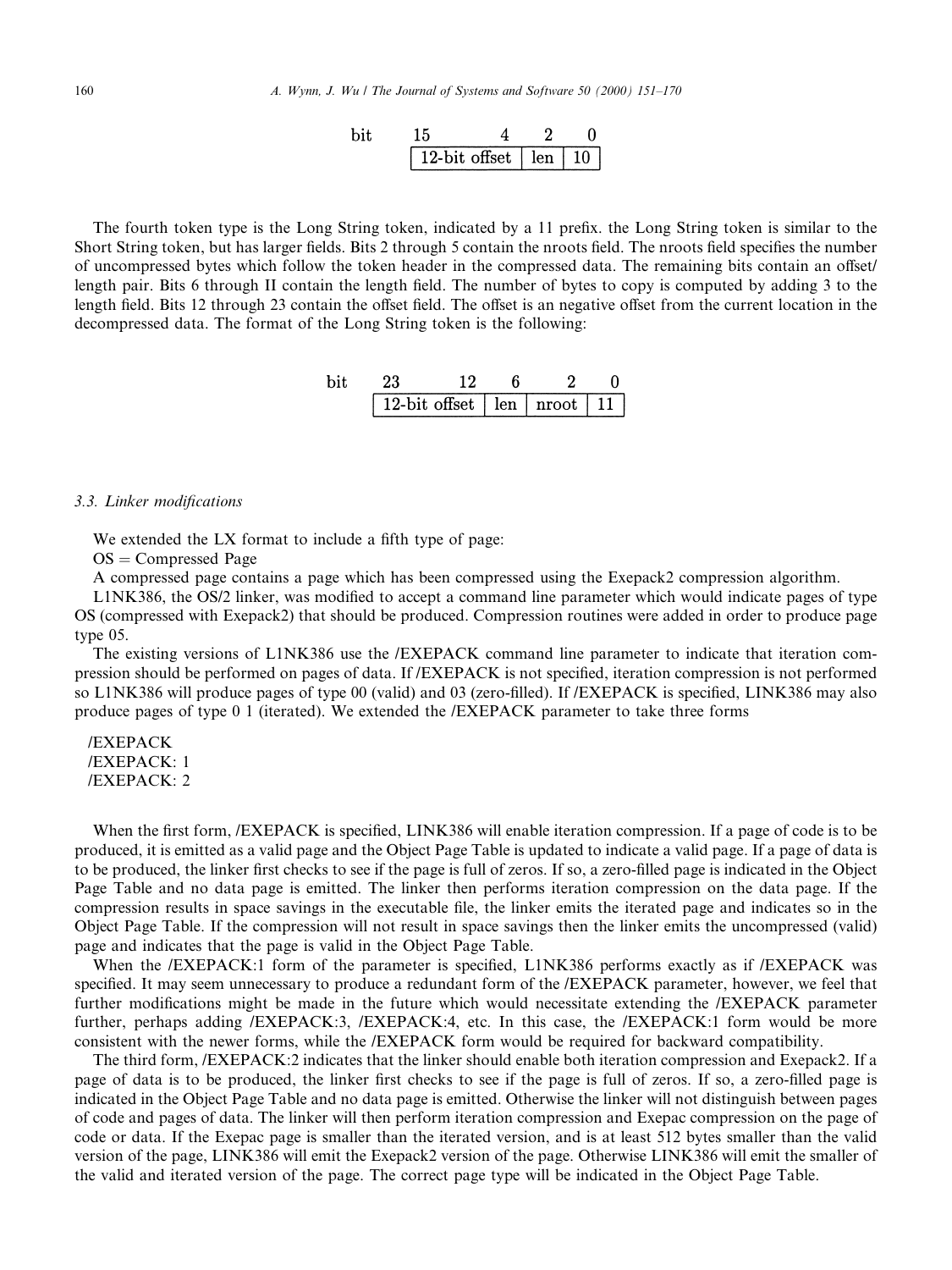Before emitting an Exepack2 page, L1NK386 verifies that the page size is at least one sector size (512 bytes) smaller than the size of the valid version of the page. This check ensures that the I/O request for the Exepack2 page will be for fewer sectors than the I/O request for the equivalent valid page.

In addition, a post-link application, REPACK is now available which can be executed against a module to convert the pages from one type to another. REPACK follows the same rules as L1NK386 with one notable exception. REPACK recognizes the /EXEPACK:0 option as an indicator that no iterated or Exepack2 pages should be produced. The same result can be obtained by invoking L1NK386 without the /EXEPACK parameter.

### 3.4. Loader modifications

The changes to the OS/2 loader were quite straightforward. First, decompression routines were added to the loader to perform the decompression. Then the code path was modified to call the decompression routines when an Exepack2 page was encountered.

The loader interrogates the page type in only two instances. In the first instance, the loader is differentiating between zero-filled pages, which do not necessitate a read from the executable file, and valid or iterated pages which do require that the page be read from the executable file. We added Exepack2 pages to the valid or iterated page path.

The second time the loader checks the page type is in an `if' statement. The loader checks for an iterated page 50 that decompression can be performed. We simply added an `else if' case to the existing `if' statement. In the case of an Exepack2 page, the loader calls a routine to decompress the page.

# 3.5. Workplace shell modifications

The OS/2 Workplace Shell is the graphical user interface layer of the operating system. The shell examines executables modules to extract resource data, such as bitmaps, icons, menus, strings, etc. The shell code for extracting resources is isolated to a single code path, which was easily modified to check for an Exepack2 page. If a Valid page is found, the shell will allocate a buffer from the heap, read the data into the buffer, and copy the data into the application's buffer. If an Exepack page is found, the shell will allocate a buffer from the heap, read the data into the buffer, and decompress the page into the application's buffer.

# 3.6. Software trace additions

In order to measure the effects of page-based compression on a demand-paging operating system, we modified the OS2KRNL (kernel) to maintain information on the pages which are being page-faulted into memory and the pages which are selected as victims for page-replacement.

We identified four actions which the kernel may perform on page-replacement victim pages. As the Ager thread ages pages at idle time, it examines the page-replacement candidate to determine if the page contains all zeros. If so, the ager will mark the page frame as free and mark the virtual page as Allocate on Demand. If a page fault occurs on an Allocate on Demand page, the operating system will return a zero-filled page.

The second action performed by the Ager thread at idle time is to attempt to compress the page-replacement candidate. If the 4 KB page can be compressed to 64 bytes or less, and an entry is available in the compression buffer, the page frame will be marked free, the compressed data will be copied to the compression buffer, and the virtual page will be updated to indicate that it is not present (the P bit will be reset) and that its contents are available in the compression buffer.

If the page-replacement candidate is not zero-filled and cannot be compressed, the ager will reset the P bit and will link the page to the idle list. Further actions on the page-replacement candidates take place at page fault time.

If there are no free page frames when a page frame is required at page fault time, the pager will steal a page from the idle list. If the first page on the idle list is a discardable page or a clean swappable page, it is selected as the victim for replacement. The virtual page information is updated to indicate that the page has been discarded and the page frame is removed from the idle list.

However, if the first page on the idle list is a dirty swappable page, the contents cannot be simply discarded. The pager will attempt to find up to seven more dirty swappable pages on the idle list. The dirty pages are removed from the idle list and written to the swap-file in a single write request. When the write request has been completed, a page frame will be donated to satisfy the page fault. The remaining page frames will be linked to the free list.

The software trace counters added for pages going out of physical memory are: (a) pages going out of memory, (b) number of dirty pages swapped out, (c) number of discardable pages discarded, (d) number of clean swappable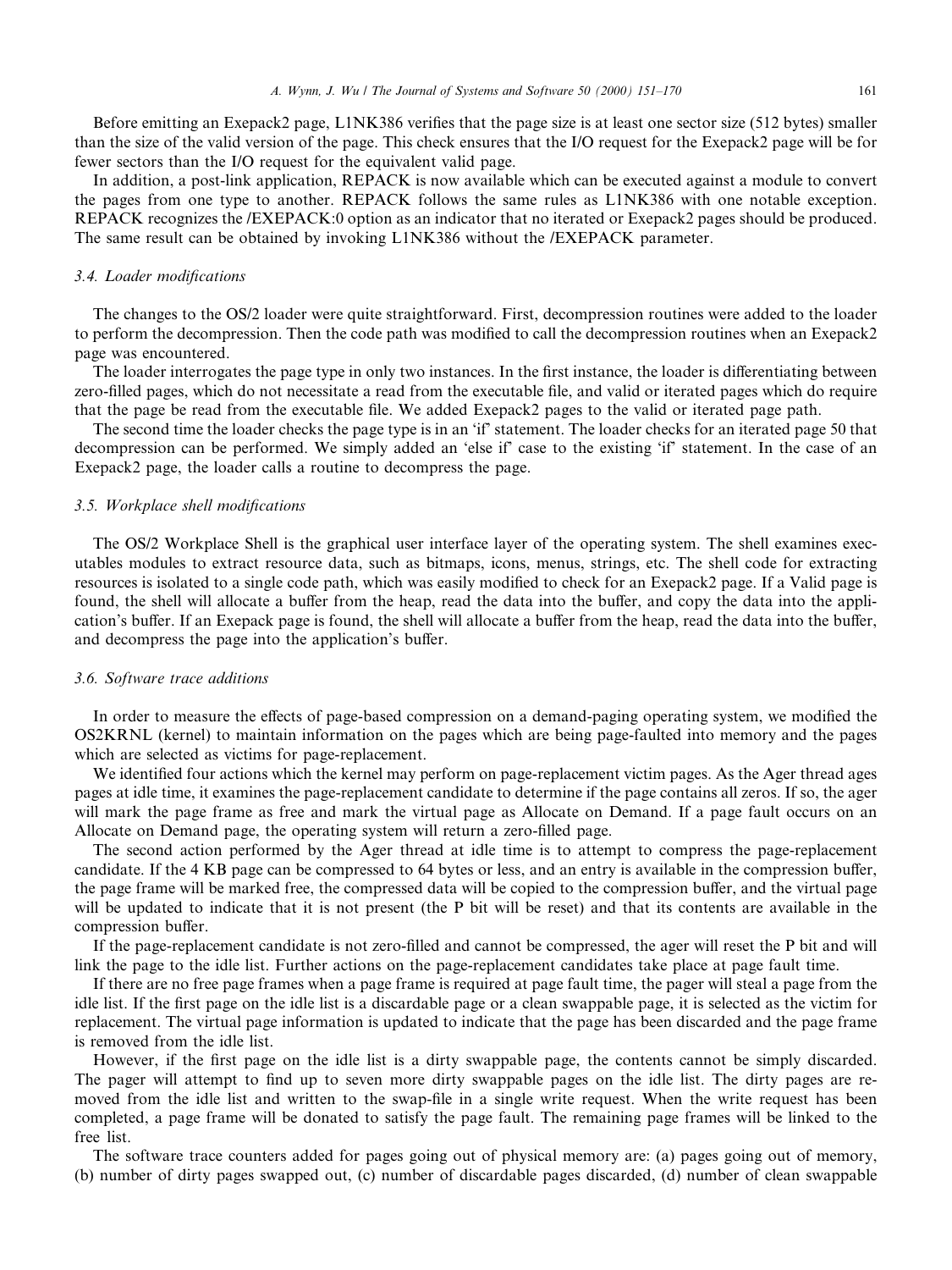pages discarded, (e) number of zero-filled pages detected/discarded and (f) number of pages going to compression buffer

We also added software trace points to collect information on pages being page faulted into memory. There are five general categories of page faults, based on where the page comes from.

The first and simplest case is a page fault on a page which is on the idle list. A valid copy of the page exists, however the present (P) bit was reset when the page was selected as a candidate for page-replacement by the ager. In this instance, the operating system simply removes the page from the idle list and sets the P bit to 1. When the faulting operation is restarted, the page will be accessed and the hardware will set the accessed (A) bit to 1. Reclaiming a page from the idle list is very fast because no I/O is required and the contents of the page do not have to be created.

The second case for a page coming into memory is a page fault on a locate on Demand page. The operating system will get a page frame from the free list or select a victim page from the idle list, in the manner described above. Then the operating system will fill the page with zeros using three Intel machine instructions to set up parameters and a single Intel machine instruction to fill the page.

| <b>LES</b> | EDI, [PagePointer] | Set ES: EDI registers to point to the page   |
|------------|--------------------|----------------------------------------------|
| <b>XOR</b> | EAX.EAX            | :Set EAX register to $0$                     |
| <b>MOV</b> | ECX.1024           | Set ECX register to PAGESIZE/4               |
| <b>REP</b> | <b>MOVSD</b>       | :Fill ES:EDI with EAX. size = $ECX \times 4$ |
|            |                    |                                              |

The REP MOVSD instruction will cause the processor to copy the contents of the EAX register into the location pointed to by the ES:EDI registers, the number of times indicated by the ECX register, incrementing the EDI register by 4 after each repetition. The page information will be updated to link the virtual page to the page frame, the P bit will be set to one, and the faulting instruction will be restarted.

The third case for a page coming into memory is a page coming from the compression buffer. Again, a suitable free or idle page frame must be selected. Then the operating system decompresses the contents of the compression buffer entry into the page. The compression buffer entry is marked free so that it may be used again, if necessary. The page information will be updated to link the virtual page to the page frame, the P bit will be set to one, and the faulting instruction will be restarted.

The fourth case for a page coming into memory is a page from the swap file. After acquiring a page frame from the free or idle list, the operating system starts an I/O request to read the requested page from the swap file into the page frame. The thread then blocks until the I/O is complete, during which time the processor is available to other threads that are ready to execute. When the I/O is completed, the page information will be updated to link the virtual page to the page frame, the P bit will be set to one, and the faulting instruction will be restarted. The entry in the swap file, however, will not be freed but will remain linked to this virtual page. The swap file copy of the page will remain valid unless and until the page is modified. If the page is again selected as a victim for page-replacement and it has not been modified, then no I/O will be required to copy the contents to the swap file because a valid copy exists.

The fifth and final case for a page coming into memory is a page which comes through the loader. The first time that a page of code or data is accessed, the page fault handler will call the loader to load the page. Pages of data will be marked swappable, so if subsequent page faults occur (i.e., after the page was selected as a victim for page-replacement) then the fault will not resolve to the loader. Pages of code, however, will be marked as discardable. If subsequent page faults occur on pages of code, the fault will resolve to the loader.

Page faults from the loader can be further classified by page type. Page types include valid, iterated, Exepac and zero-filled. In addition, there are 'implied' pages. A valid page is not compressed in the executable module on secondary storage. The contents of a valid page can be read directly into the page frame. Iterated and Exepac pages, however are compressed. The contents of the page must be read from the executable into a buffer, then decompressed into the page frame. Zero-filled pages require no access to secondary storage, but can be created in a manner identical to Allocate on Demand pages. After the contents of the valid, iterated, Exepack2 or zero-filled pages are in the page frame, the relocation records, or fixups, can be applied.

A fifth type of loader page is an 'implied' page. These are zero-filled pages which do not have fixups and no pages after them in the code or data object have fixups. Implied pages are treated as zero-filled pages with no fixups. Implied pages have two advantages over marking these pages as zero-filled pages. First, implied pages do not have entries in the Object Page Table or the Fixup Page Table of the executable file, so they save space in the executable file. It also saves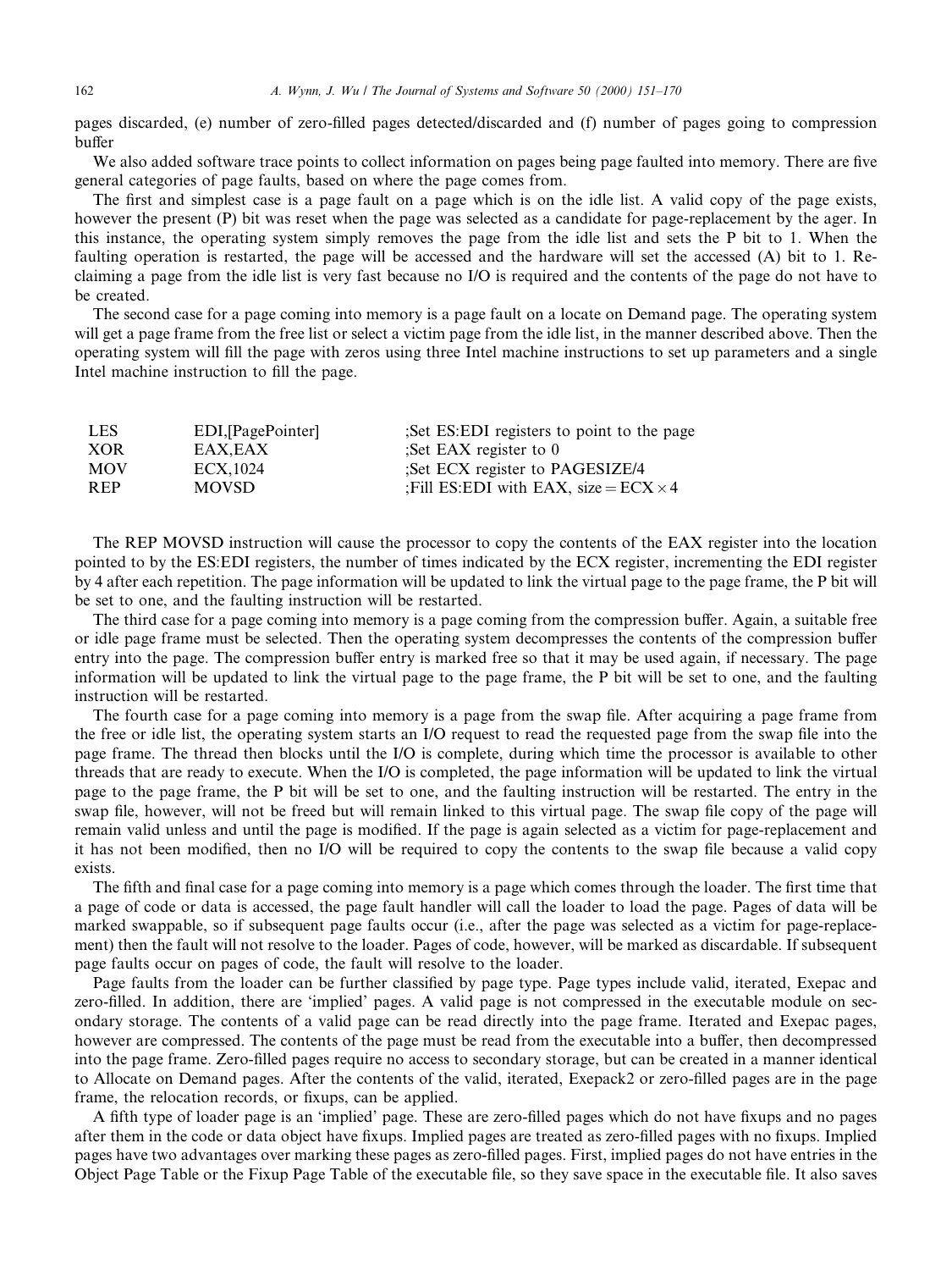memory because the loader maintains a copy of the Object Page Table and the Fixup Page Table in swappable memory. The second advantage is speed. The loader simply calculates the page number within the object for the faulting page. Then the loader checks to see if the page number is greater than the number of Object Page Table entries for the object. If so, then the page is an implied page 50 and the loader does not even have to access the Object Page Table or the Fixup Page Table. Accesses to the Object Page Table or the Fixup Page Table could generate an additional fault, further slowing the system.

A software trace counter was added to calculate the total number of page faults. We also added software trace counters to determine where the pages were coming from: (a) swap file, (b) compression buffer, (c) loader, (d) reclaim (from aged list) or (e) Allocate on Demand (zero-filled). We included more counters to further distinguish the pages coming from the loader by page type: (a) valid, (b) iterated, (c) Exepac, (d) zero-filled or (e) implied.

# 3.7. Data collection

We modified the DosQuerysyslnfo Application Programming Interface (API) to return the data which were collected from the software trace points. We also wrote a collection utility which would gather the results and store them in files on secondary storage.

The DosQuerySyslnfo API takes four parameters, starting index, ending index, address of the buffer to return results, and size of buffer (in bytes). 26 indices were defined, each associated with a 32-bit data value, such as minimum timeslice in milliseconds, total physical memory in megabytes, and the process ID of the foreground process. If only one data value is being requested, Ending Index will be equal to Starting Index. A consecutive range of indices may be queried with one API call by setting Starting Index equal to the lowest requested index and setting Ending Index equal to the largest index requested. The size of the buffer must be greater than or equal to the value computed by ((Ending Index – Starting Index + 1) $\times$ 4). Simply stated, the buffer must be large enough to hold the data requested.

We extended the DosQuerySyslnfo API to contain additional index definitions for each of the software trace counters which are described in Section 3.6.

We also wrote a utility which invokes the DosQuerySyslnfo API to read the new counters. The application, QSYSTEM, queries the values of the new indices on start-up and upon user request (by pressing the Enter key when QSYSTEM has the foreground focus). QSYSTEM produces three output files, OUT, IN and LOADER. OUT contains information associated with pages going out of memory. IN contains information associated with pages coming into memory. LOADER contains information associated with pages coming into memory via the loader. Each file contains the initial values of each of the counters, the delta of the counter values each time the values are queried, the sum of the deltas (which gives the total number of increments for the scenario), as well as the final value of the counters. When the Q key is pressed, the QSYSTEM application closes the output files and exits.

# 3.8. Test sequence

We created a test sequence which would approximate the sequence of events followed by a typical user. The first step of the test sequence is to power up the computer, which will load the operating system. Then a series of folders and applications, including word-processor, calendar application and realtime video, are opened. The applications are executed, then the folders and applications are closed.

This test sequence is an approximation of the steps followed by a user during a session at the computer. First, the user must power on the computer. Then the user will start and execute a number of applications. In order to start an application, the folder containing the application must be opened. Finally, when the user is finished with an application and/or folder, it will be closed. At the end of the session, all objects which have been opened will be closed before the system is powered off.

The sequence of events used to collect data is listed below. The system was allowed to quiesce completely between each step before the data ensuring all paging activity has finished.

Test Sequence

| boot          | Power on the computer       |
|---------------|-----------------------------|
|               | Start IBM Works folder      |
| $\mathcal{L}$ | Open IBM Works Application  |
| $\mathcal{R}$ | Create new document         |
|               | Close IMB Works application |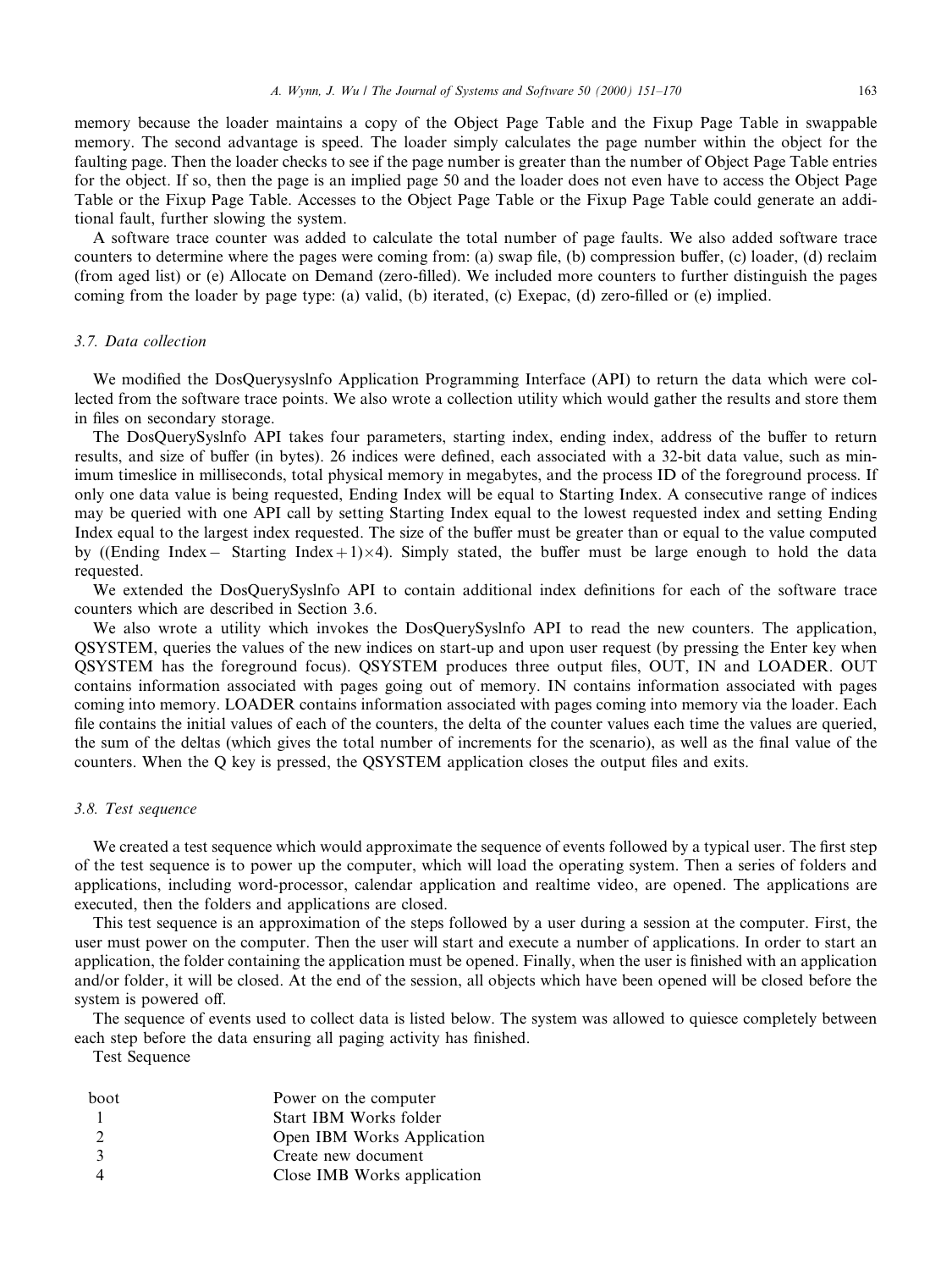|    | Open Daily Planner application (implicitly starts Event Monitor app) |
|----|----------------------------------------------------------------------|
| 6  | Open OS/2 Command Window                                             |
|    | Open OS/2 Tutorial                                                   |
| 8  | Close OS/2 Tutorial                                                  |
|    | Open Multimedia folder                                               |
| 10 | Open Digital Video application                                       |
| 11 | Play MACAW.AVI file                                                  |
| 12 | Close Digital Video application                                      |
| 13 | Close Multimedia folder                                              |
| 14 | Close IBM Works folder                                               |
| 15 | Close OS/2 Command window                                            |
| 16 | Close Daily Planner application                                      |
|    | Close Event Monitor application                                      |

# 3.9. Hardware

Our test computer consisted of an IBM PS/2 Model 8595 with a 66 MHz Intel 80486 processor. The video con figuration was composed of an XGA/2 adapter and an IBM 8514 (14-inch) display running in I 024X768 video resolution. The computer had an IBM 32-bit SCSI-2 adapter connected to a 540 MB Maxtor SCSJ hard file.

We tested four memory configurations, 7 MB (severely constrained), 8 MB (moderately constrained), 10 MB (mildly constrained), 16 MB (nearly unconstrained) and 32 MB (unconstrained).

# 3.10. Software setup

We installed OS/2 on the test computer, allowing the operating system to format the hard file at the beginning of installation. The optional items which we selected to install were the High Performance File System (HPFS) installable file system, Multimedia, and the IBM Works application from the Bonus Pack.

In our first scenario, we executed the REPACK application against all system modules using the /EXEPACK:0 option. REPACK converted all iterated and Exepack2 pages to valid pages. We then ran our test scenario on the five memory configurations and collected the results.

In our second scenario, we executed the REPACK application against all system modules using the /EXEPACK:2 option. REPACK performed iteration compression and Exepack2 compression on each pages, and emitted the smallest type of page, valid, iterated, or Exepack2. We again then ran our test scenario on the five memory configurations and collected the results.

# 4. Results

The effect of page-based compression on the page fault rate is investigated, as well as its effect on performance. Finally, the effect of page-based compression on the seal ability of the system is analyzed.

# 4.1. Analysis of data

Analysis of the data shows a slight increase in the number of page faults in a system with severely constrained memory when page-based compression is added, but a reduction in page faults in all other memory configurations. The total time spent processing page faults, however, decreased in all memory configurations. This savings was calculated based on the type and number of page faults, and was compared to actual measurements of the time saved.

# 4.2. Effect of page-based compression on page fault rate

Our testing indicates a slight increase in paging activity with the introduction of page-based compression in a severely memory constrained environment, but a decrease in all other memory configurations, as shown in Table 1.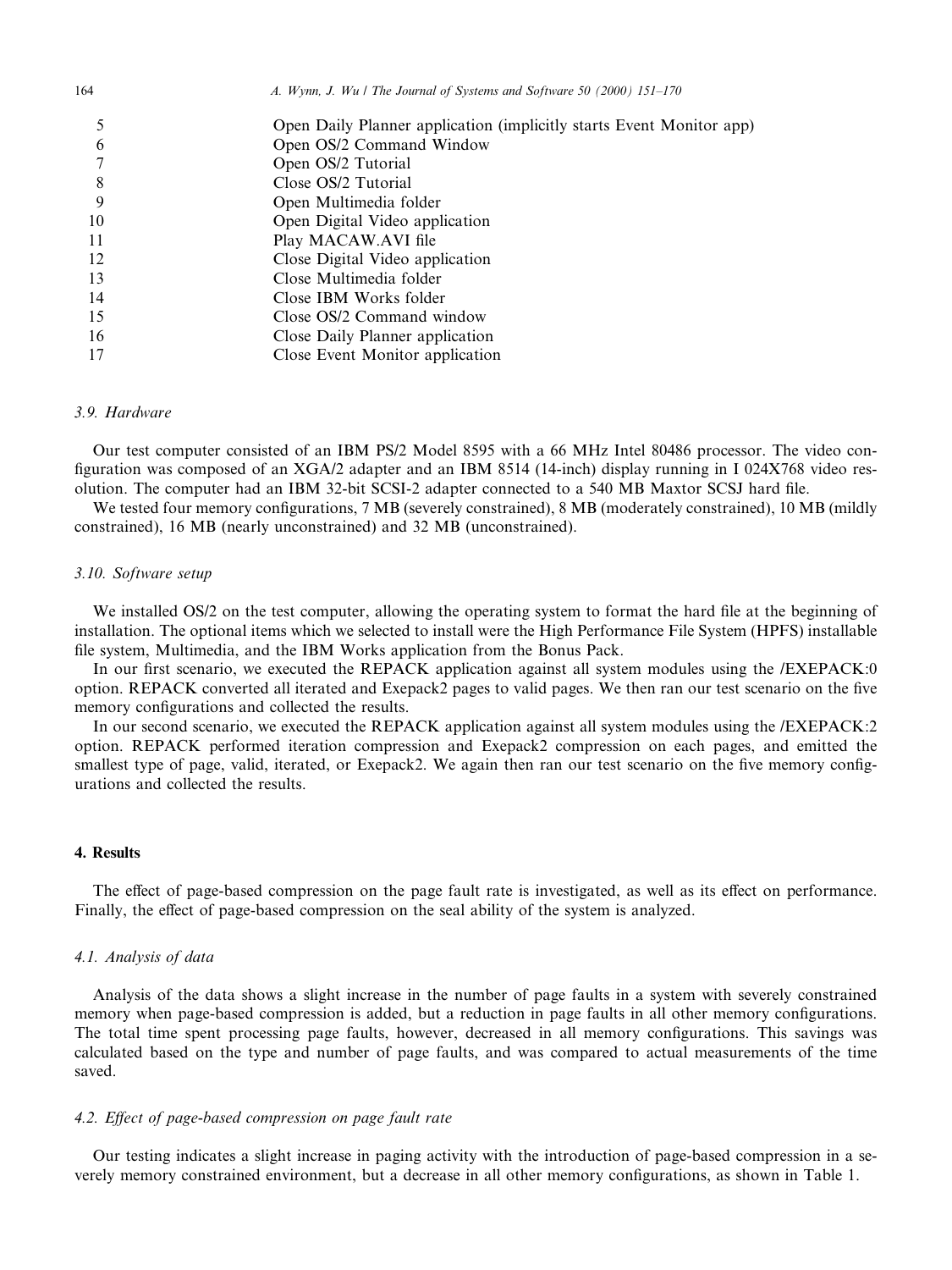A. Wynn, J. Wu / The Journal of Systems and Software 50 (2000) 151–170 165

Table 1 Total page faults

|       | Without compression | With compression | Decrease |  |
|-------|---------------------|------------------|----------|--|
| 7 MB  | 15631               | 16744            | $-7.2\%$ |  |
| 8 MB  | 12186               | 12234            | $0.4\%$  |  |
| 10 MB | 9627                | 9288             | $3.5\%$  |  |
| 16 MB | 7251                | 7032             | $3.0\%$  |  |
| 32 MB | 6785                | 6637             | $2.2\%$  |  |



Fig. 1. Total page faults.

As seen in Fig. 1, plotting a graph with system memory on the x-axis and total page faults on the y-axis indicates an exponential distribution. The curve showing total page faults with page-based compression is shifted slightly towards the bottom of the graph and slightly towards the right of the graph.

The shift toward the bottom of the graph indicates that a system with page-based compression generates fewer page faults than a system without page-based compression, when the shift towards the right is ignored. Therefore, a system with page-based compression uses less virtual memory than a system without page-based compression. The differences in page faults on an unconstrained system are almost exclusively Allocate on Demand pages during step 2, loading the IBMWorks application.

Further inspection of the operating system code shows that the difference is due to the shell's treatment of resource data, such as bitmaps, fonts and icons. When a resource is contained in a Valid page, the shell reads the page into a freshly allocated section of the heap, then copies it into the application buffer. When a resource is contained in an Exepac page, the operating system reads the compressed page into a newly allocated buffer on the heap, then decompresses it into the application buffer.

The heap management decommits memory whenever complete pages within the heap are unused. Decommitting a page will free the page frame, if one was associated with the virtual address, and will cause future accesses to the virtual address to generate an access violation. When a heap allocation request will span an unused page, the heap management will commit the page. Committing the page will cause the virtual address to become valid and be marked Allocate on Demand.

A heap allocation request for a buffer for a valid page will require 4096 bytes, while a heap allocation request for a buffer for an Exepac page will on average require 2294 bytes. Thus, there is a higher probability that accessing a resource in a Valid page will cause a page fault, versus accessing a resource in an Exepac page.

The shift towards the right of the graph indicates that a system with page-based compression requires slightly more physical memory than a system without page-based compression. This behavior is due to the loader treatment of compressed pages. When the loader resolves a page fault for a Valid page, it reads the page into the target page frame. However, when the loader resolves a page fault for a compressed page, it must allocate a resident (also known as wired, locked or non-swappable) buffer to read the page into. The page is then decompressed from the buffer into the target page frame. There is no page fault on the resident buffer because it is not swappable. However, a victim page may need to be selected for page-replacement if no free page frames exist.

In an unconstrained environment, the allocation of the buffer will not cause a victim page to be removed from memory because free frames will exist. However, in a severely constrained environment a victim page will be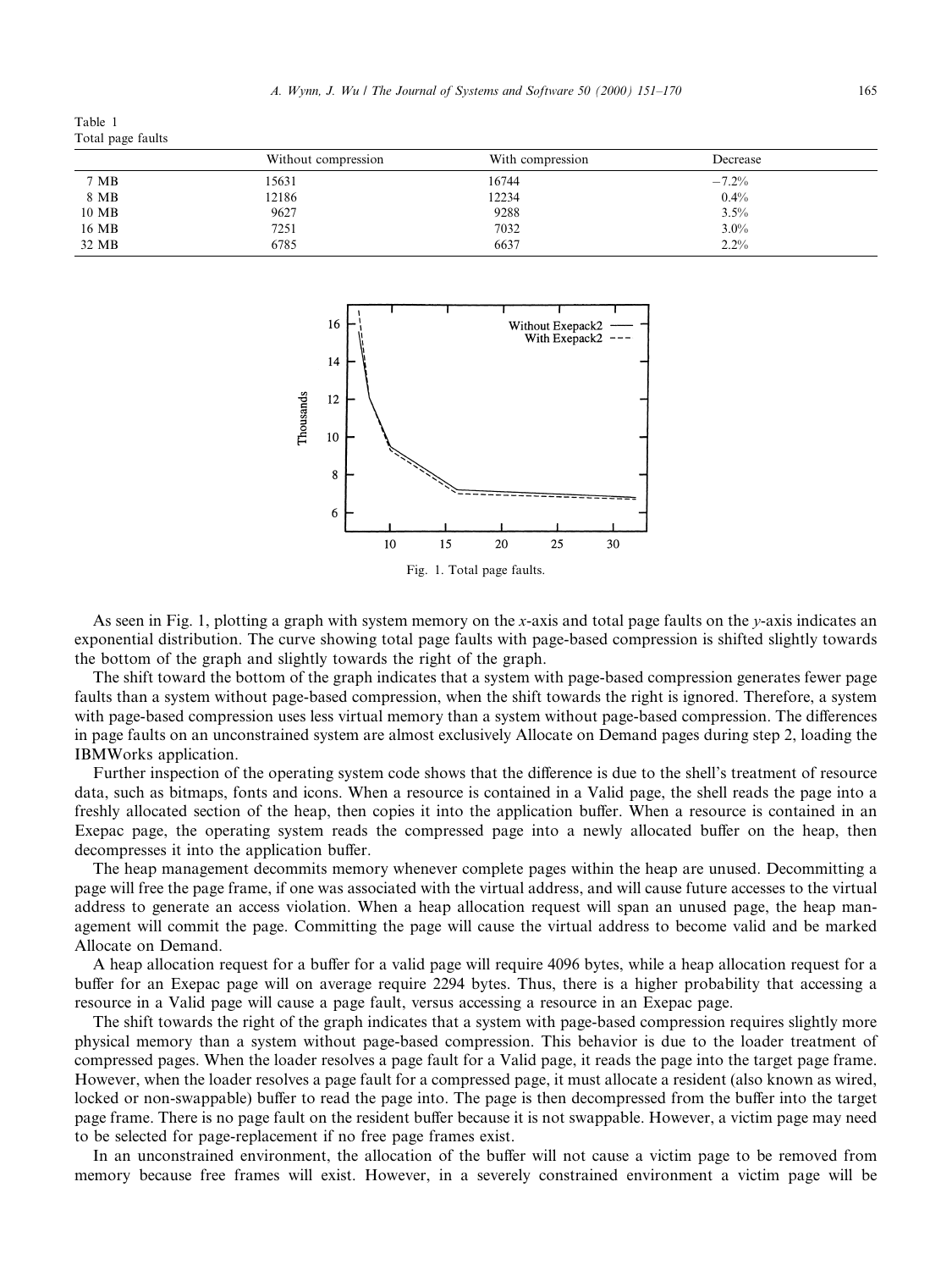selected for page-replacement and there will be a high probability that the page will be needed again in the near future.

Therefore, slightly more memory is required to process a compressed page during a page fault, thus reducing the effective amount of memory in the system. In a severely constrained environment, reducing the available memory even by a modest amount will cause a noticeable affect on system performance as the system approaches a thrashing state. In a less constrained environment, the system can afford to give up a bit of memory for a short period of time because it takes less time to process a page fault for a compressed page than for a Valid page. The time saved due to page-based compression will offset the cost (time) due to having less available memory. The break-even point is just below 8 MB where the two curves crosses.

# 4.3. Effect of page-based compression on performance

The amount of time required to satisfy a page fault for each type of page is shown in Table 2.

Based on these timings, it is clear that the time required to load a page with the new page-based compression (Exepack2) is two-thirds of the amount of time required to load an uncompressed (Valid) page. Using these timings, the time required by the system to process the page faults during system boot is shown in Table 4. The actual time required to boot is shown in Table 3. The values in Table 3 are the average of measurements from three boots for each memory configuration. Each measurement was within 0.2 s of the average.

The graph of measured boot time is shown in Fig. 2. Again, the curves show an exponential growth. The important point to notice is that the break-even point along the curve is no longer just below 8 MB. Because it is quicker to load an Exepack2 page than a Valid page, the break-even point is below 7 MB. Even though a severely constrained system (7 MB) causes more page faults, the page faults are processed quicker. An Exepack2 page can be loaded in approximately two-thirds the time it takes to load a Valid page, 50 the number of page faults that the system can handle before thrashing should theoretically increase by 50%. This is only true, however, if all page faults resolved to Valid pages before, but now resolve to Exepac pages.

The time required to process all page faults during the test scenario is shown in Table 5 and Fig. 3. The graph in Fig. 3 is virtually identical to the graph in Fig. 2. This indicates that page-based compression will improve performance at all memory configurations at boot time as well as at application execution time.

# 4.4. Scalability analysis

Scalability, strictly defined is the ability of a parallel algorithm to use an increasing number of processors efficiently (Kumar et al., 1994). We shall use a looser definition of the word for our research: The ability of an algorithm or program to use an increasing amount of a resource efficiently.

Table 2

| Number of machine cycles to satisfy a page fault |  |  |
|--------------------------------------------------|--|--|
|--------------------------------------------------|--|--|

| Page type            | Cycles |
|----------------------|--------|
| $Loader - valid$     | 301103 |
| $Loader - iterated$  | 152859 |
| Loader – Exepack     | 201307 |
| Loader – zero filled | 10578  |
| $Loader - implied$   | 9864   |
| Swap in              | 93914  |
| Reclaim              | 2034   |
| Allocate On Demand   | 9728   |
|                      |        |

Table 3 Measured seconds to boot

|               | Without compression | With compression | Savings |
|---------------|---------------------|------------------|---------|
| 7 MB          | 42.3                | 41.2             | 1.1     |
| $8\,$ MB $\,$ | 39.2                | 37.9             | 1.3     |
| 10 MB         | 36.0                | 34.8             | 1.2     |
| 16 MB         | 35.5                | 34.2             | 1.3     |
| 32 MB         | 35.7                | 34.5             | 1.2     |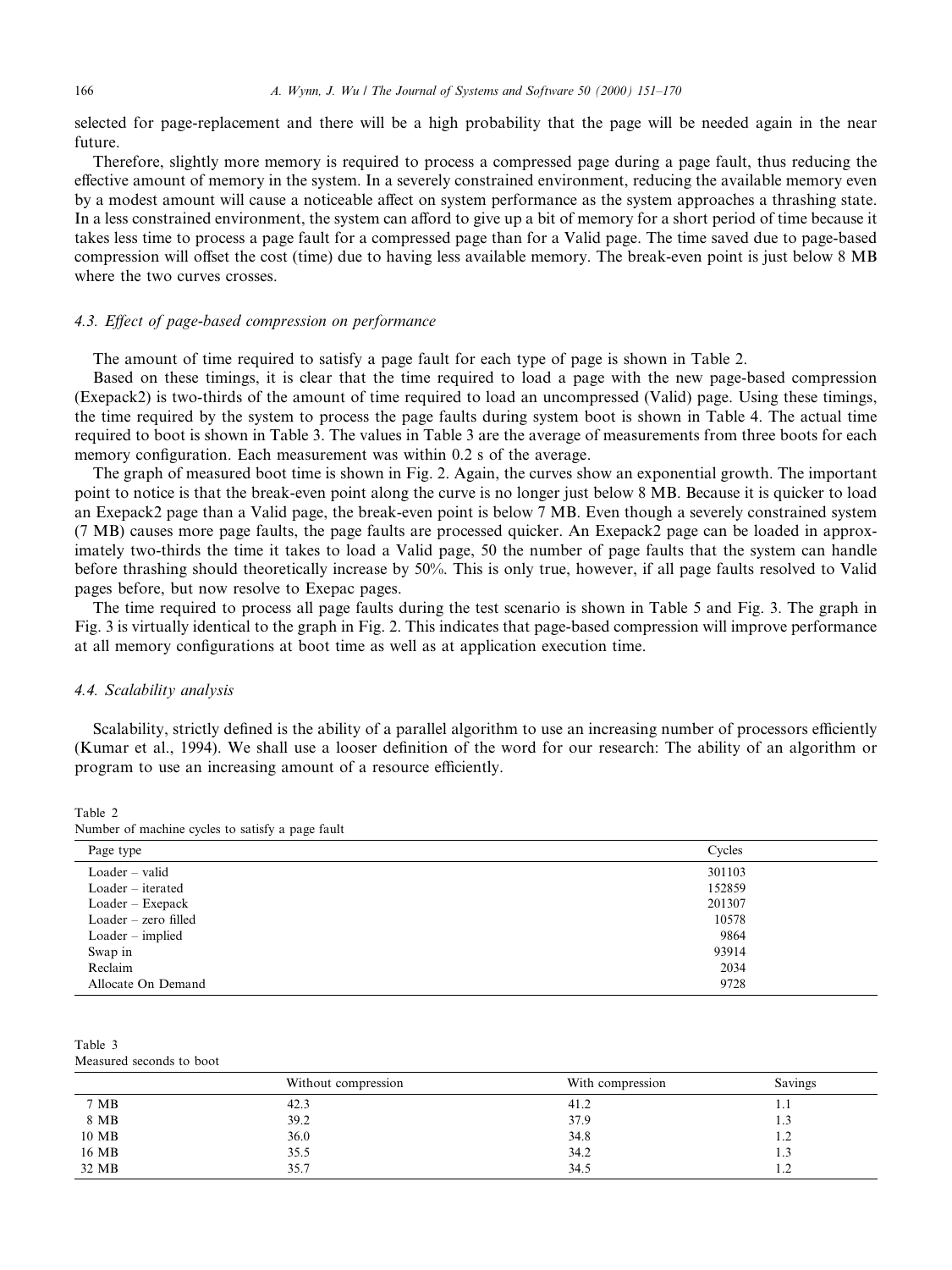Table 4 Calculated seconds to process page faults through boot

|       | Without compression | With compression | Savings |  |
|-------|---------------------|------------------|---------|--|
| 7 MB  | 7.56                | 6.24             | 1.32    |  |
| 8 MB  | 6.97                | 5.24             | 1.73    |  |
| 10 MB | 6.09                | 4.52             | 1.57    |  |
| 16 MB | 5.99                | 4.44             | 1.55    |  |
| 32 MB | 5.99                | 4.44             | 1.55    |  |



Table 5 Seconds to process page faults for test scenario

|       | Without compression | With compression | Savings |  |
|-------|---------------------|------------------|---------|--|
| 7 MB  | 24.86               | 22.53            | 2.33    |  |
| 8 MB  | 18.03               | 14.08            | 3.95    |  |
| 10 MB | 13.60               | 10.05            | 3.55    |  |
| 16 MB | 10.85               | 7.94             | 2.91    |  |
| 32 MB | 10.64               | 7.77             | 2.87    |  |

Tables 3 and 4 and Fig. 2 indicate the performance of system boot as memory is added. It is clear that the system benefits from adding memory up to a point. However, going from 16 to 32 MB offers no advantage because the system uses less than 16 MB to boot.

Similarly, Table 5 and Fig. 3 depict the performance of our test scenario as memory is added. As we expect, the system again exhibits better performance as the amount of memory is increased. However, our test scenario utilizes more memory than system boot, so the system displays improved performance when moving from 16 to 32 MB.

Hence, the performance improvement due to increasing the amount of physical memory on the system does not increase linearly, but is bounded by a law similar to Amdahl's law (Amdahl, 1967) which states that if a problem size W has a serial component  $W_s$ , then  $W/W_s$  is the upper bound of its speedup, no matter how many processors are added. In our case, if a problem size S has a non-page fault component  $S_{\text{exec}}$ , a page fault component due to initial page load  $S_{\text{pfinite}}$ and a page fault component due to paging activity  $S_{\text{pfhage}}$  then the speedup (ratio of specific run time to run time with additional memory) is bounded by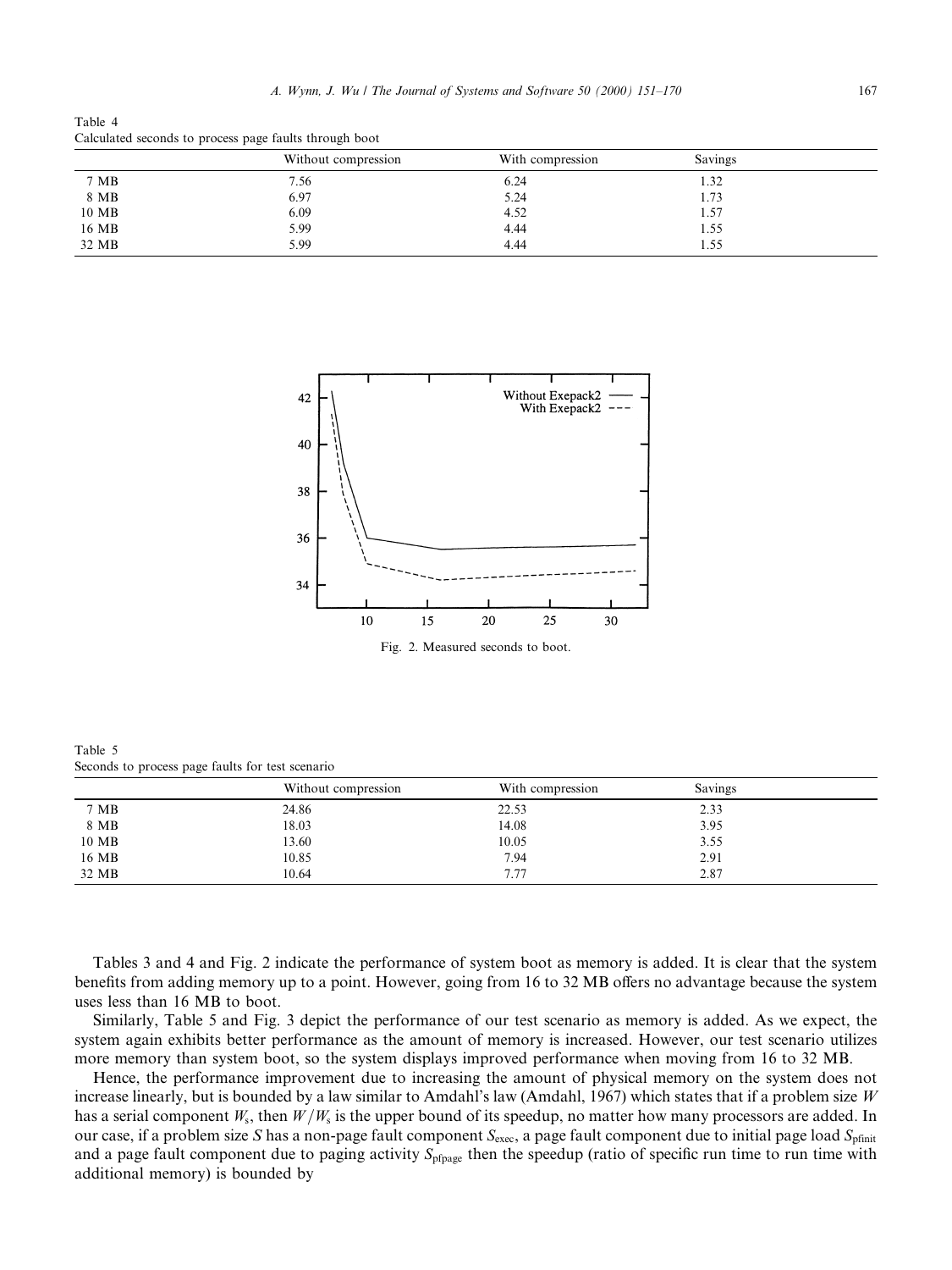

Fig. 3. Seconds to process page faults for test scenario.

$$
\frac{S_{\text{exec}} + S_{\text{pfinit}} + S_{\text{pfpage}}}{S_{\text{exec}} + S_{\text{pfinit}}}.\tag{1}
$$

In our study, we have found that page-based compression improves performance in all memory configurations, however it does not affect scalability. This is due to the fact that page-based compression reduces the value of  $S_{\text{pfinit}}$  and  $S_{\text{nfoase}}$  by as much as 1/3 (see Table 2, Valid pages vs Exepac1:2 pages), but does not redistribute the workload in any other way. Hence, the profile of the performance curves in Figs. 2 and 3 are virtually identical between a system with page-based compression and a system without page-based compression. The curves-based compression, which indicates  $S_{\text{pfinit}}$  and  $S_{\text{pfpage}}$  are increased by a constant factor.

### 4.5. Validation of measurements

The modified loader and QSYSTEM utility have been executed on several systems including an IBM Model 8580 with a 16 MHz 80386 processor and a 300 MB IDE hard file, an IBM Model 8595 with a 33 MHz 80486 processor and an IBM SCSI adapter with a 300 MB IBM hard file, and an IBM Model 8571 with a 33 MHz 80486 processor and an IBM SCSI adapter with a 400 MB IBM hard file. The measurements on each system are consistent with results on other Systems with similar memory configuration. Differing hardware platforms (excluding varying the amount of memory in the Systems) do not seem to have a significant impact on the measurements attained.

# 5. Conclusion

#### 5.1. Summary

An overview of compression and lossless and lossy algorithms was presented in Section 2. LZ77 and LZ78 and variants were explored in detail. The OS/2 operating system application loading and page-replacement policy, including aging and the page fault process were also described.

Our approach was described in Section 3. The Exepac compression format, which is based off LZ77 and variants, was described in detail. Modifications to utilities and to the operating system were listed, as well as the hardware setup, software setup and test sequence.

The results of this study were detailed in Section 4. First, the effect of page-based compression on the page fault rate are analyzed, then the effect of page-based compression on performance is analyzed. Finally, the effect of page-based compression on the scalability of the system is provided.

#### 5.2. Contribution

Based on the results in Section 4, we find that a system with page-based compression uses less virtual memory than a system without page-based compression. This results in fewer page faults on a system with page-based compression in an unconstrained environment.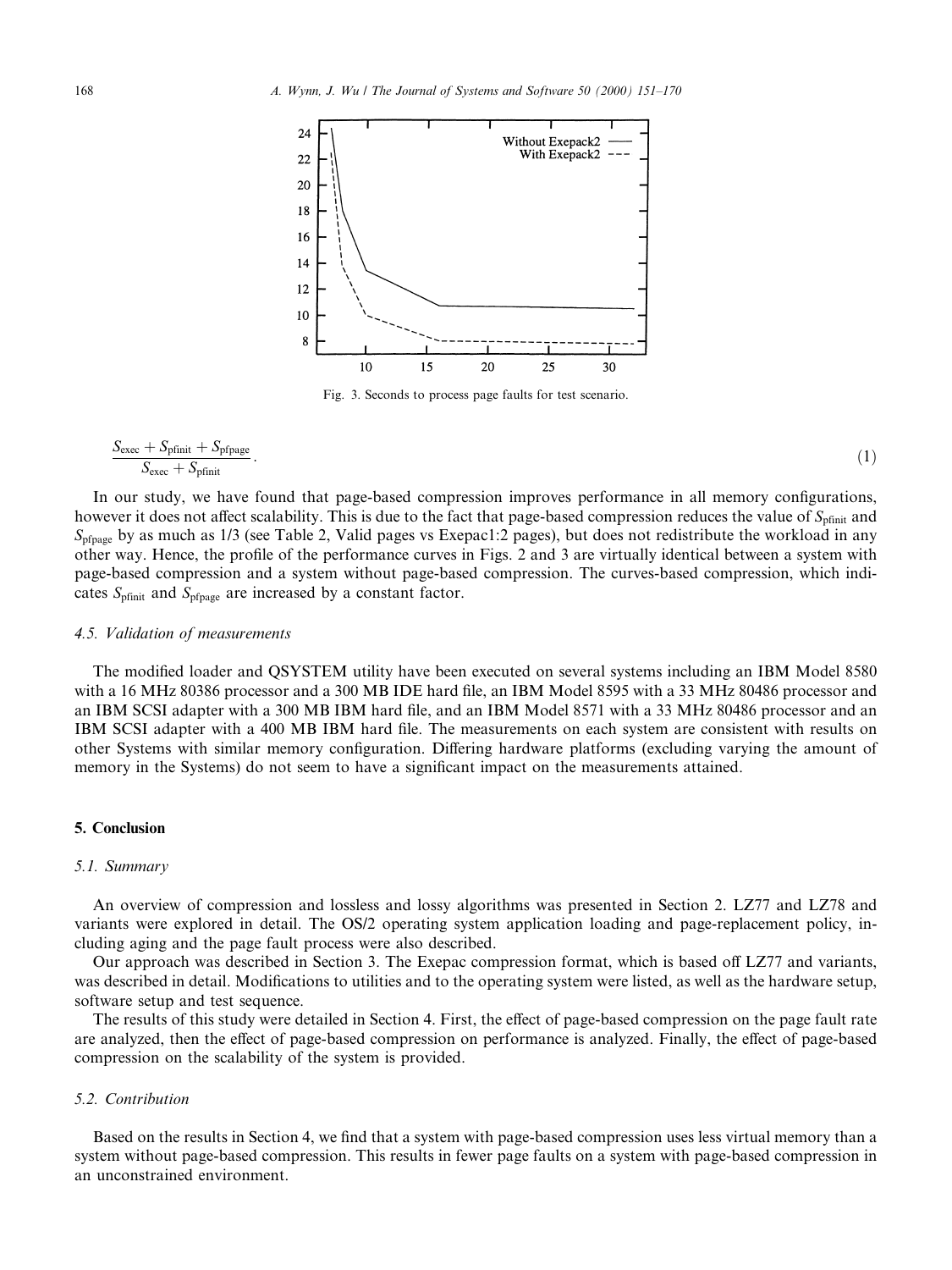However, a system with page-based compression requires more locked (non-swappable) memory than a system without page-based compression. This effectively reduces the amount of physical memory available for the remainder of the system. In an unconstrained environment, this will produce no noticeable effect. However, in a memory constrained environment, a small reduction in memory will increase the number of page faults generated.

Interestingly, we find that the savings generated from page-based compression offsets the additional time required to process the increased number of page faults, even in a memory constrained environment. Therefore, page-based compression improves the performance of a demand paging operating system, regardless of the memory configuration.

#### 5.3. Future work

This study was conducted on a uni-processor computer and a uni-processor version operating system. It would be interested to study the effects of page-based compression in a Symmetrical Multiprocessing (SMP) environment, where the results could be very different.

In a severely or mildly constrained system, many page faults resolve to the swap file. It might be advantageous to compress pages before writing them to the swap file. The benefits would be twofold. Both the swap-out time and the swap-in time would be faster. Many operating systems have fixed size swap frames. Adding compression would cause variable size frames, the change to the operating system pager would not be trivial. Alternately, adding a second swap file with a fixed, but smaller, frame size could be added. If a page can be compressed below the frame size of the smaller swap file it can be written to the second swap file.

This study dealt with DASD I/O on a stand-one workstation. Work could be done to study the effects of compression when working across a high-speed network and in a cluster-based system.

Operating Systems typically divide their address space into several arenas or regions. The paging activity could be studied on a per-arena or per-region basis to better understand how the virtual memory is utilized. With this data, the aging and/or paging algorithms can be modified to treat greater utilized and lesser utilized regions differently.

The OS/2 Linear Executable Format was designed with demand paging in mind. Other executable formats do not contain page-based structures and tables. There are key aspects of several executable formats, such as LX, ELF and COFF, that could be changed to increase performance. For example, the relocations associated with a page do not have a spatial locality of reference with the actual page within the executable file. A detailed study of these formats and the memory/structures used at page fault time is needed in order to optimize and extend the executable formats to reduce memory usage and improve performance.

#### 6. Trademarks

IBM, OS/2 and Operating System/2 are trademarks or registered trademarks of International Business Machines Corp.

Intel, i80486, Pentium and Pentium Pro are registered trademarks of Intel Corp.

### **References**

Amdahl, G.M., 1967. Validity of the single processor approach to achieving large scale computing capacities. AFIPS Conference Proceedings, 483-485.

Deitel, H.M., Kogan, M.S., 1992. The Design of OS/2. Addison-Wesley, Reading, MA.

Gersho, A., Gray, R.M., 1992. Vector Quantization and Signal Compression. Kluwer Academic Publishers, Boston, MA.

Huynh, K.D., Brew, G.E., 1993. Memory Management in OS/2 2.0: Part II, IBM Innovations, Issue 1.

Huynh, K.D., Brew, G.E., 1993. Memory Management in OS/2 2.0: Part III, IBM Innovations, Issue 2.

IBM OS/2 16/32-bit Object Module Format (OMF) and Linear eXecutable Module Format (LX). 1996. IBM Corporation, Austin, TX, available by request from opsys2@bcrvm1.bocaraton.ibm.com.

Kumar, V., Grama, A., Gupta, A., Karypis, G., 1994. Introduction to Parallel Computing: Design and Analysis of Algorithms. The Benjamin/ Cummings, Redwood City, CA.

Nelson, M., 1992. The Data Compression Book. MT Books, New York.